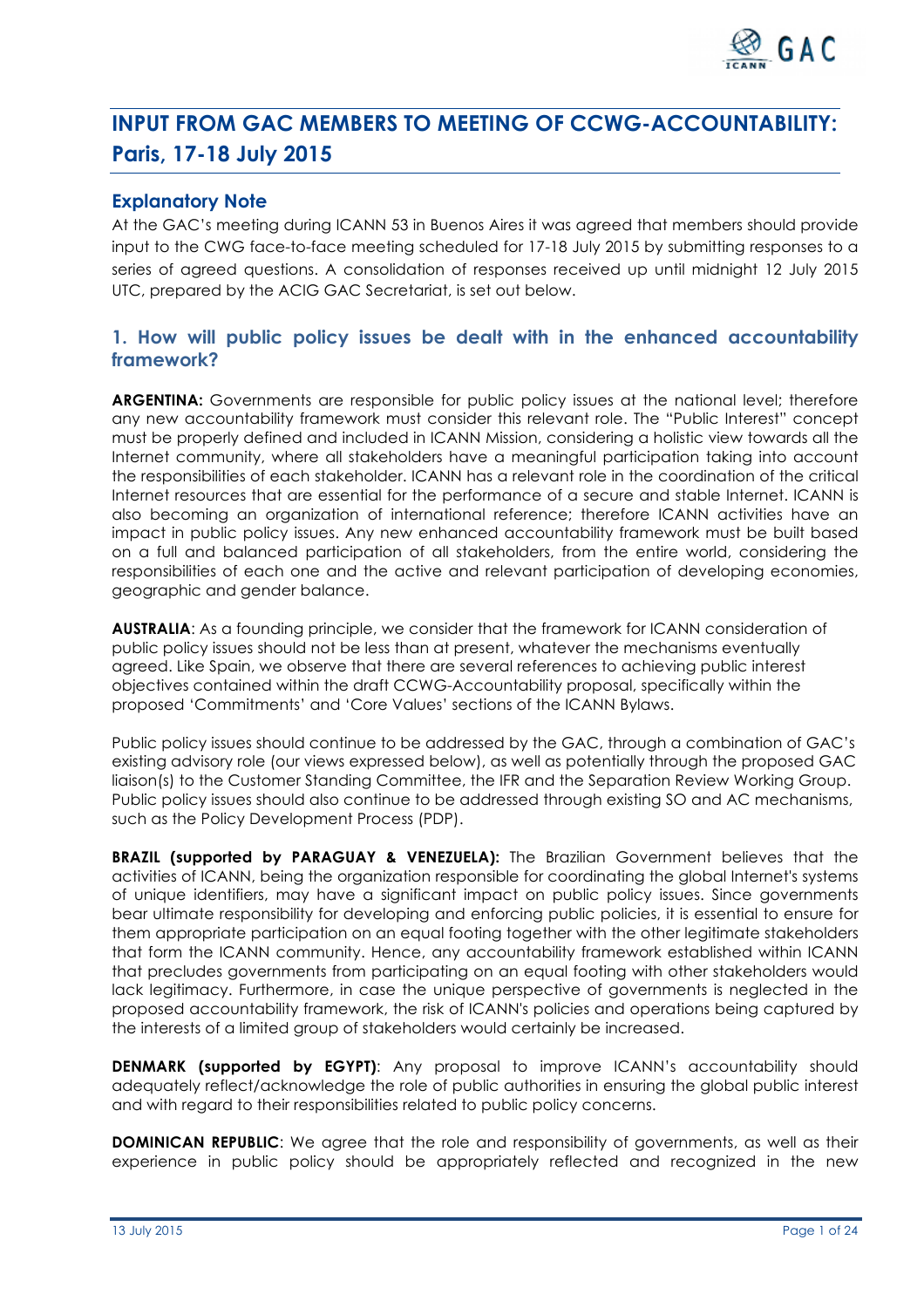

framework for improved accountability of ICANN finally adopted, reiterating that is the interest in the public good that guides the GAC advice.

We support the two principles proposed by Jorge Cancio from Switzerland. We understand that they reflect the views of most of the governments that have answered these questions.

We believe that the GAC should continue its advisory role in the design, development and implementation of policies during this transitional phase, but we recognize that a way should be sought to reinforce this role so that we can have more impact and participation. In this sense, Denmark suggestions for bullets 3, 4 and 5 seem reasonable.

We understand that the GAC should maintain its advisory role on the board as it is doing so far, at least during this period of transition, but believe that we must find ways and more efficient mechanisms to ensure better results in the advice issued by the GAC and level of acceptance and implementation thereof.

We agree that all stakeholders and communities within ICANN should be more involved. We therefore understand the pronouncement of some governments who say that the GAC should be on equal footing with other actors in the proposed mechanisms of responsibility, but we believe that we must first move towards this new transition in the role we have so far, and leave this discussion for a second phase and consider the relevance and feasibility of a different role of governments through the GAC.

**FRANCE (supported by PORTUGAL)**: Inconsistent with the current framework of ICANN, the proposed enhanced accountability framework suggests that due deference given to GAC advice will now be conditional. The amended Bylaws art. I.2 (Core value 11) suggests that ICANN Bylaws should prevail over public policy advice, and that non-governmental stakeholders would now have authority to say that international internet-related public policy issues addressed by governments are inconsistent with ICANN Fundamental Commitments and Core Values. Similarly, stress test #18 and the amended Bylaws XI.2.1.j suggests that the Board should no longer simply take into account GAC advice, including in trying and finding a "mutually acceptable solution" if it is not supported by GAC consensus, but that it should take over the role of governments entirely, in saying whether such public policy advice restrains or supports free online expression, for example, before taking it into account.

The CCWG-Accountability must reflect that the amended Bylaws art. I.2 (Core value 11) and XI.2.1.j (stress test #18) would give ICANN non-governmental stakeholders undue authority to ignore or even take over governments' responsibilities for international internet-related public policy issues. The proposed enhanced accountability framework would actually knock off balance the current framework of ICANN which, in line with the Tunis Agenda and the NETmundial Multi-Stakeholder Statement, recognizes that governments only are responsible for public policy. The CCWG-Accountability may therefore wish to consider leaving Bylaws art. I.2 and XI.2.1.j unchanged, lest GAC consensus cannot be reached on Core value 11 and stress test #18.

**GABON**: Since Governments have rights and responsibilities regarding international and national public policy issues concerning the development of the Internet, as part of strengthening accountability of ICANN, these issues can not be addressed by a stronger consideration of the role conferred on them by current ICANN Bylaws while respecting the multi- character of this organization. To this end , governments should continue to advise the Board of Directors of ICANN which in turn would make every effort to take into account their recommendations for aspects related to public policy.

**GEORGIA**: We support Romania's answer.

**GERMANY:** We agree with the position that GAC should retain its status as an advisory body while stressing that advice on public policy issues will need to be duly taken into account by ICANN,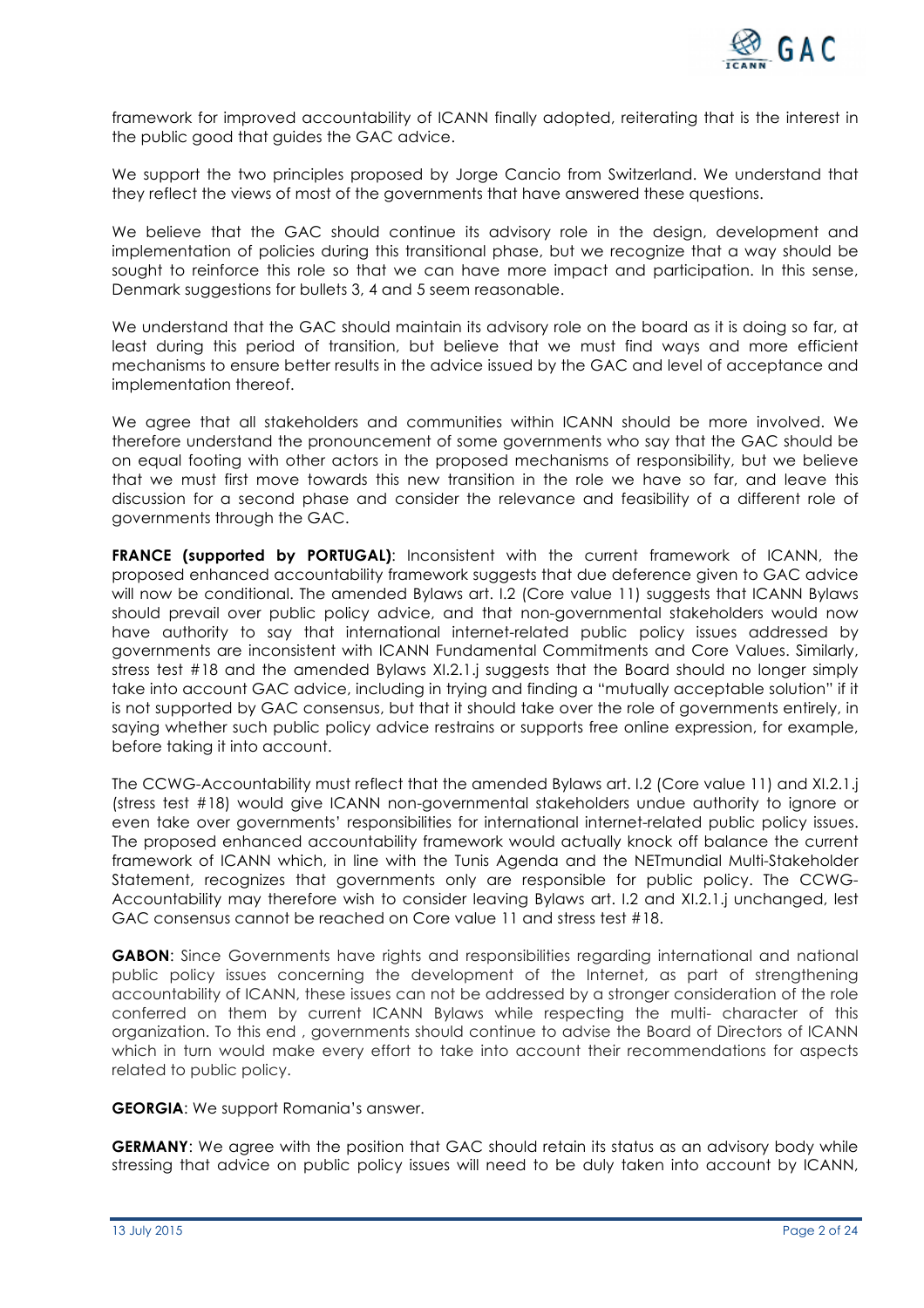

regardless of the specific organisational measures eventually proposed. In this regard we concur with the remarks pointing out a possible need for advice not just vis-à-vis the ICANN board but also potentially with regard to the community empowerment mechanisms. In this respect we support Denmark's proposal of non-voting liaisons for the community council resp. the community empowerment mechanisms.

**HUNGARY**: Hungary concurs with many GAC members expressing that public policy issues are the primary responsibilities of governments as outlined in the Tunis Agenda and reaffirmed in many fora.

**INDIA**: India commends community empowerment in the enhanced accountability framework, and believes that the GAC may continue playing a useful balancing role in any new framework. It is of particular importance that views of the GAC are taken into account in decisions in the context of public policy issues encompassing sovereign and security concerns.

**ITALY:** The new accountability framework should take into account that first of all Governments are responsible for public policy issues.

Moreover, Governments have primary, legal and political accountability for the protection of human riahts.

**JAPAN:** One of the most important Japanese positions on Internet governance is to secure the free flow of information across borders to keep the Internet unfragmented and unified global space. The Internet is involved by various stakeholders, who are playing their respective roles. In order to maximize the benefit from the Internet, the public-private partnership and the international cooperation are very important. It is not wise to let the government strictly regulate the Internet.

The post-transition mechanism needs effectively to maintain and evolve the security, stability and resiliency of the Internet as well as its transparency and accountability. We need to consider that new governance does not excessively burden mobility and flexibility on the Internet, and does not become a barrier for the Internet which is hoped to evolve in the future.

**MOROCCO**: Morocco concurs with the remarks by Denmark regarding the guiding principles of the GAC role related to public policies within ICANN.

The GAC outcome in the form of advices related to public policy matters shall continue to be duly taken into account within the new enhanced accountability framework.

The new framework should take into account the important role of GAC, as an Advisory Committee, and take advantage of views and advices form governments pertaining to public policy and public interest.

**NETHERLANDS:** We concur with the remarks from Denmark nbrs. [Questions] 1 and 2; these should be our guiding principles and the basis for any assessment of our role in new structures.

**NIUE**: Niue concurs with the remarks by Denmark regarding the guiding principles of the GAC role related to public policies within ICANN.

The GAC outcome in the form of advices related to public policy matters shall continue to be duly taken into account within the new enhanced accountability framework.

The new framework should take into account the important role of GAC, as an Advisory Committee, and take advantage of views and advices form governments pertaining to public policy and public interest.

**ROMANIA**: ICANN's enhanced accountability framework, irrespective of the forms it will take (the "SO/AC membership model", the currently explored "SO/AC empowered model", or anything else), should ensure that governments continue to be able to provide advice on "the activities of ICANN as they relate to concerns of governments, particularly matters where there may be an interaction between ICANN's policies and various laws and international agreements or where they may affect public policy issues" (Article XI, Section 2, point 1.a in the ICANN Bylaws). As stated in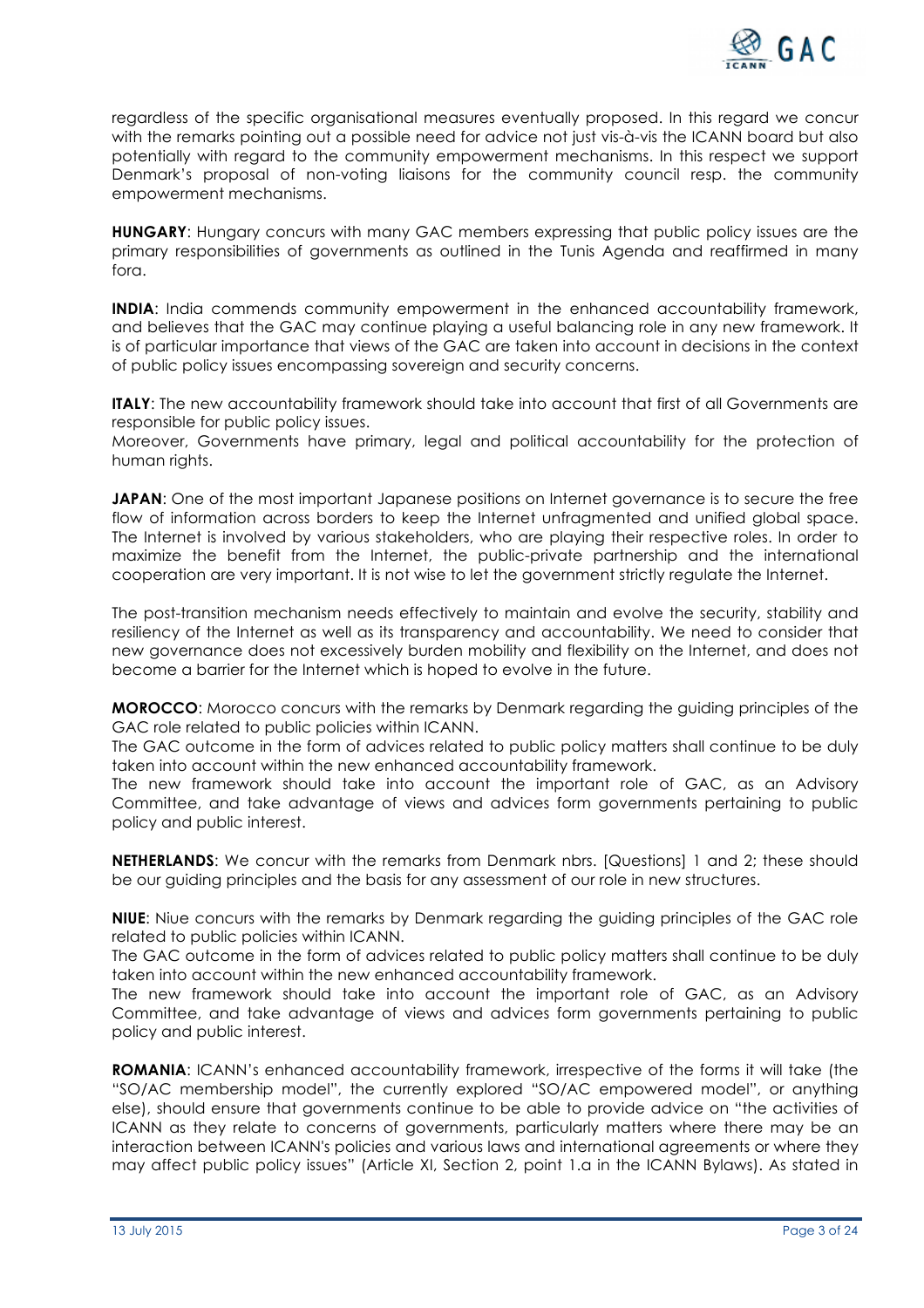

the Tunis Agenda for the Information Society, states "have rights and responsibilities for international Internet-related public policy issues"; governments should therefore continue to exercise these rights and responsibilities within the framework of a more accountable ICANN. In addition, it should be ensured that advice from governments is duly taken into account in the ICANN policy-making processes and decision-making processes that have an impact on the public interest, and that clear mechanisms are put in place in this regard.

**RUSSIAN FEDERATION:** We proceed from the understanding that the public policy issues are the core responsibility of governments; the enhanced accountability framework should not lead the extension of ICANN's mandate; and ICANN may have a significant impact on public policy issues.

We believe that the enhanced accountability mechanisms should enable equitable participation for all stakeholders in all issues related to security, stability and resiliency of the Internet's unique identifier systems.

It is important to avoid an unbalanced concentration of decision-making power for limited group of stakeholders and develop the adequate form of accountability that would be able to fill the gap left by the end of the contract with NTIA.

**SENEGAL:** Public policies should take in account government priorities, for developing countries they have to be used to promote Internet adoption for economic development and fighting against illiteracy

**SPAIN:** Public policy issues encompass a broad range of areas as referenced in the Tunis Agenda and Net Mundial Statement, all of which can be affected by ICANN policies and resolutions. They include the protection of human rights, the boosting of multilingualism on the Internet, the enlargement of local contents and the use of ICTs to attain development goals.

Furthering public interests should be ICANN´s primary commitment. There are indeed several references to achieving public interest aims in the proposed Commitments and Core Values of ICANN but not in the Mission of ICANN. We suggest they be included among ICANN Missions. It transpires from the proposal that public interest considerations are going to be used to balance conflicting commitments. We think all policies and resolutions should aim at attaining public interests goals within the boundaries of ICANN mission and scope, and that the rationale of Board resolutions should explain how they comply with this requirement.

In the proposed scheme, the Board is not to engage in a conciliation procedure with the GAC if its advice is not agreed by consensus. As that advice would still be public policy advice, we deem it sensible that the Board state the reasons for not following that advice irrespective of the level of support it within the GAC.<sup>1</sup>

**SWEDEN:** We appreciate and associate with the response from Denmark, particularly bullets 1-5 [Questions 1 through 3].

**SWITZERLAND:** We propose the following guiding principles regarding the role of the GAC in the new framework:

• The GAC will continue to exercise its role and responsibility for public policy within ICANN's structure. Any newly proposed accountability framework must reflect and not diminish or curtail in any way the role and responsibility of governments and public authorities for public policy and ensure that governments' and public authorities' recommendations are duly taken into

 

<sup>1</sup> **SPAIN**: Proposals made on the assumption that proposed Bylaw amendment as regards GAC advice (section 7.2 of the draft ccWG proposal) makes its way to the final report does not imply Spain has changed its view on it.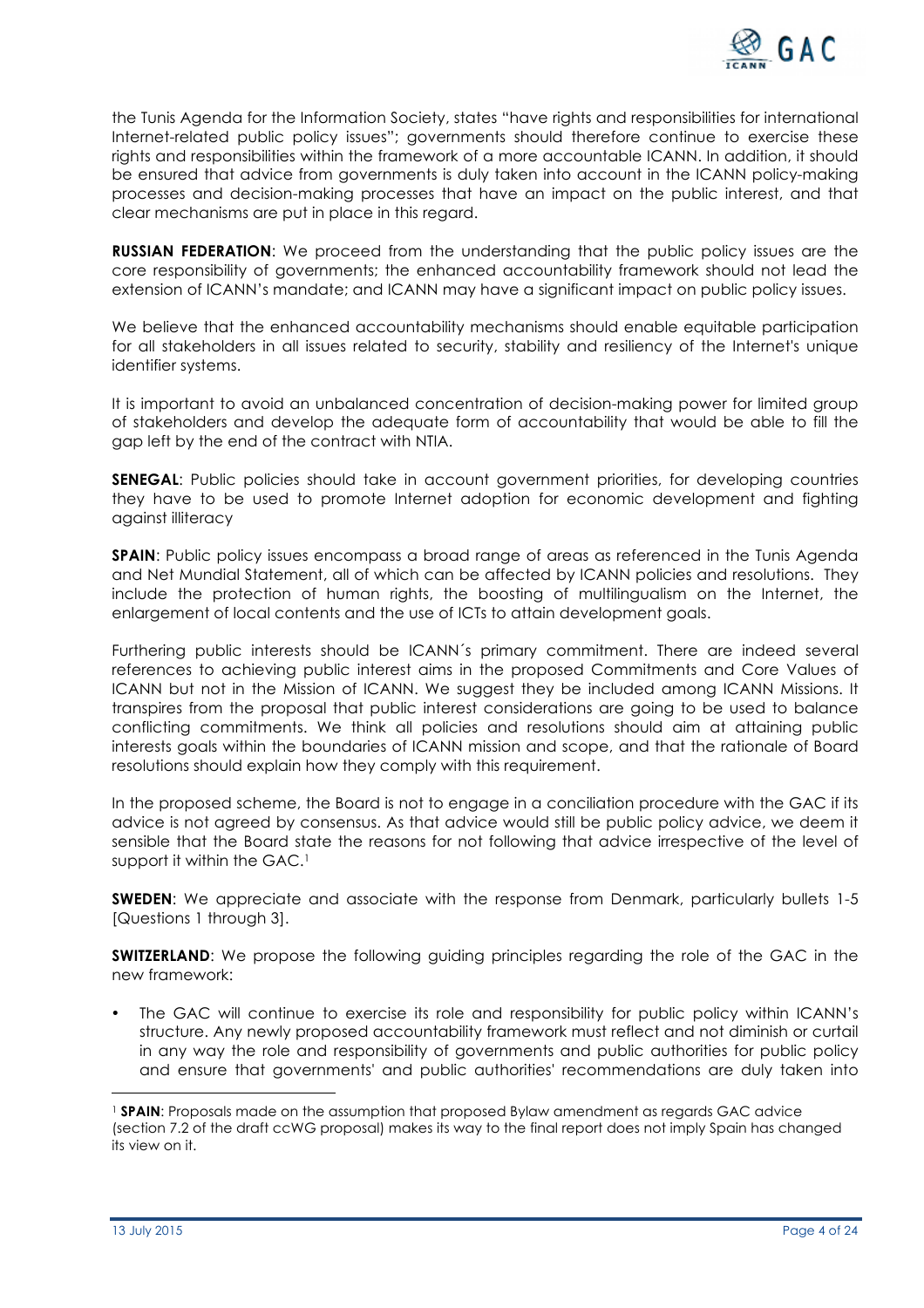

account.

• Any new proposed framework must therefore offer mechanisms and procedures that allow the GAC to exercise its public policy responsibility. These mechanisms and procedures have to correspond, mutatis mutandis, to those currently in place between the GAC and the Board of Directors.

**THAILAND:** In principle, Thailand agrees upon enhancing community on an accountability of new structure of CCWG framework. However, we have concerned issues on accountability of GAC who has obligated to provide advice to the Board on public policy matter that was stated clearly in article XI: (j) and (k):

(j) The advice of the Governmental Advisory Committee on public policy matters shall be duly taken into account, both in the formulation and adoption of policies. In the event that the ICANN Board determines to take an action that is not consistent with the Governmental Advisory Committee advice, it shall so inform the Committee and state the reasons why it decided not to follow that advice. The Governmental Advisory Committee and the ICANN Board will then try, in good faith and in a timely and efficient manner, to find a mutually acceptable solution.

(k) If no such solution can be found, the ICANN Board will state in its final decision the reasons why the Governmental Advisory Committee advice was not followed, and such statement will be without prejudice to the rights or obligations of Governmental Advisory Committee members with regard to public policy issues falling within their responsibilities.

According to the CCWG accountability framework, there are five community mechanisms being proposed which are:

- Reconsider/Reject Changes to ICANN Bylaw
- Reconsider/Reject Budget or Strategy Operating Plans
- Approve Changes to Fundamental Bylaws
- Removing individual board directors (SO/AO and NomCom)
- Recalling entire ICANN board

Thailand believes that only the two of proposed community power mechanisms under the CCWG accountability proposal particular reconsider/reject/approve changes to ICANN Bylaw are most affect towards public policy issues. Since line of communication between GAC and community mechanism managed by 29 voters has not been drawn. If there is reconsider/reject changes to ICANN Bylaw mentioned on the Board's responsibility towards GAC advice stated in article (j) and (k), the GAC cannot hold accountability towards public policy matter that aims to implement effectively.

Therefore, Thailand would like to express our concerned on proposed power that community mechanism could exercise particularly reconsider/reject/approve changes ICANN bylaw could hold back our GAC accountability towards public policy that we aims for implementation.

**UNITED KINGDOM**: The UK believes that public policy issues are only legitimately addressed by the ICANN stakeholder communities if there is active engagement with governments who are members of the GAC and that the GAC's advice is fully taken into account before decisions are taken. This is in fundamental recognition of governments' combined responsibility for protecting and promoting the global public interest. There should not be any erosion or diminution of the GAC's role in the enhanced accountability framework.

It will be essential therefore that i) the GAC is consulted on such matters and its advice is formally sought by the community; and ii) the GAC is involved in some way in all accountability processes such as reviews and preparation of recommendations leading to decisions and actions, including those relating to the conduct of the Board and its decisions. The modalities for such involvement may vary such as formal liaisons to reviews or representation on specific working groups or task forces.

The GAC's role will also expected be to *initiate* reviews and consideration of matters of public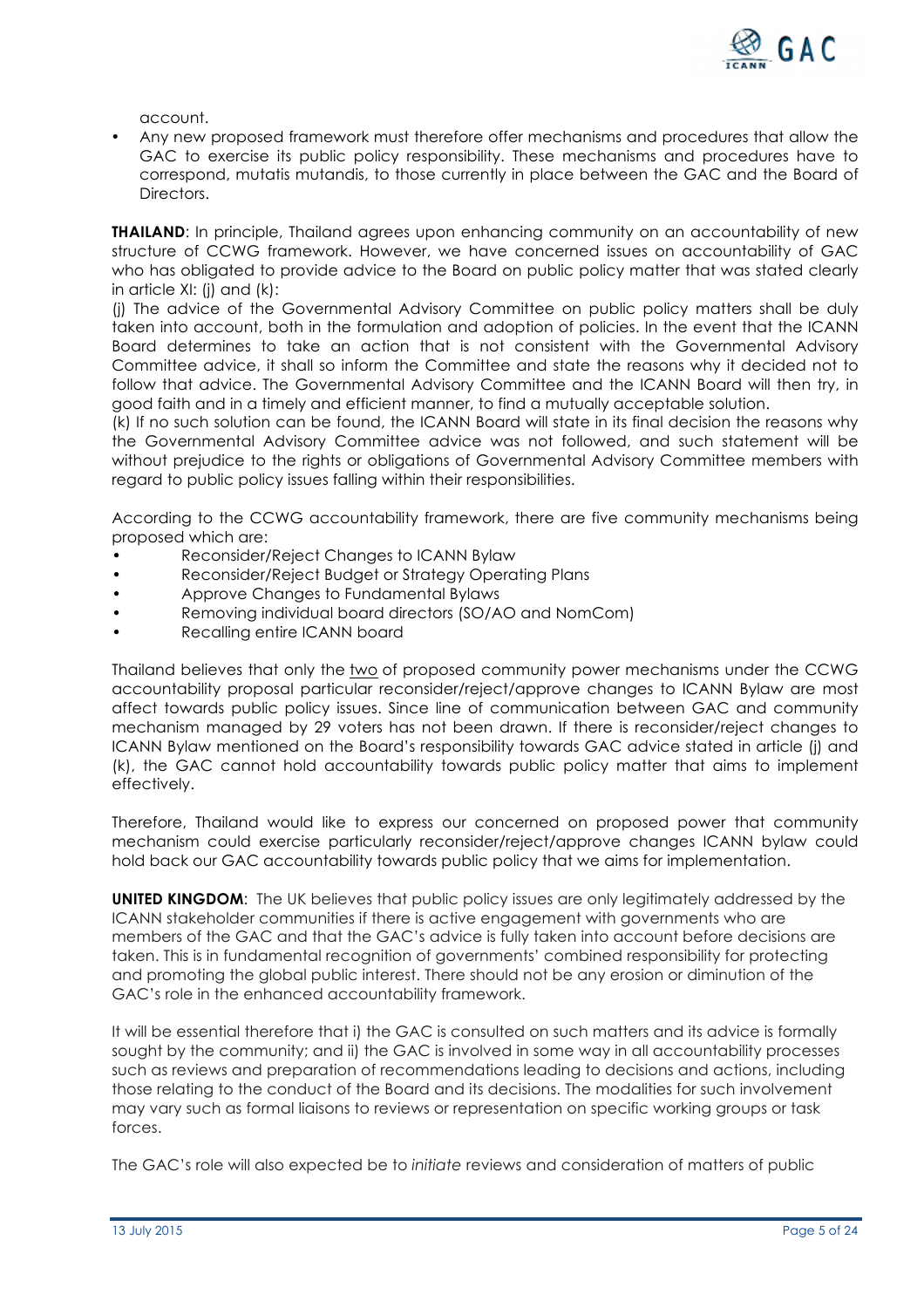

interest, initially through process-driven consultations with the ICANN community. This may lead to the GAC providing the ICANN community with formal advice.

**UNITED STATES**: The USG submits that the best way to deal with public policy issues in the enhanced accountability framework is to continue the GAC's advisory role in ICANN, as outlined in ICANN's Bylaws.

# **2. What role does GAC and its members wish to have in the new framework so that it can provide advice on public policy issues?**

**ARGENTINA:** Given the fact that the "Community Empowerment Mechanisms" are of a high importance in the new accountability framework, Governments must be involved in these mechanisms. The participation of Governments must be allowed in a way that is viable, independently of the present or future jurisdiction of the new accountability structure. The imbalance of Government participation in the present ICANN structure must not exist in any new structure or mechanism.

**AUSTRALIA**: The GAC has an important role in providing public policy advice and, in addition to providing advice to ICANN's Board, we think it would be useful to reflect on how the GAC could most effectively provide input to the proposed community empowerment mechanism. We consider that the best way for the GAC to participate in the community empowerment mechanism is via a non-voting liaison who would report back on to the GAC on issues for discussion and advice as appropriate.

**BRAZIL (supported by PARAGUAY & VENEZUELA):** Without prejudice to the outcome of discussion on the proper role of governments in ICANN´s existing governance bodies, the Brazilian Government is of the view that government representatives should participate actively in the "community empowerment mechanism". Efforts should be made to guarantee that, despite ICANN's present "legal status", the participation of government representatives can be legally viable, otherwise such a mechanism would lack legitimacy. In other words, the prevailing asymmetrical conditions of participation of governments vis-à-vis the other stakeholders in ICANN´s "Executive" should not be replicated in the proposed empowerment mechanisms.

**DENMARK (supported by EGYPT):** The role of the Governmental Advisory Committee (GAC) is to consider and provide advice on the activities of ICANN as they relate to concerns of governments and where they may affect public policy issues. The Advice of the GAC on public policy matters shall be duly taken into account by ICANN, in the formulation, adoption and implementation of policies [**NETHERLANDS**: Agree, but add:" and in any decision that affects public interest." The rationale is that GAC's advice should extend to CEM decisions impacting public interest, without necessary being seen as policy decisions.]

Any new framework should allow the GAC to continue its important role as an advisory committee to ICANN.

**DOMINICAN REPUBLIC:** See response to Question 1.

**FRANCE (supported by PORTUGAL)**: GAC and its members should keep their advisory role to the Board and to the community as a whole. In this regard, the GAC should be able to provide advice on public policy issues to all future empowered entities within ICANN, in the same way as it currently does with ACs and SOs in the context of their respective policy development processes.

**GABON**: These two issues are closely linked to the previous one. It would be desirable as pointed out by several GAC members who actively contribute to this debate that this body can at least play a full role not only Advisory Committee of ICANN without alteration or reduction in the value of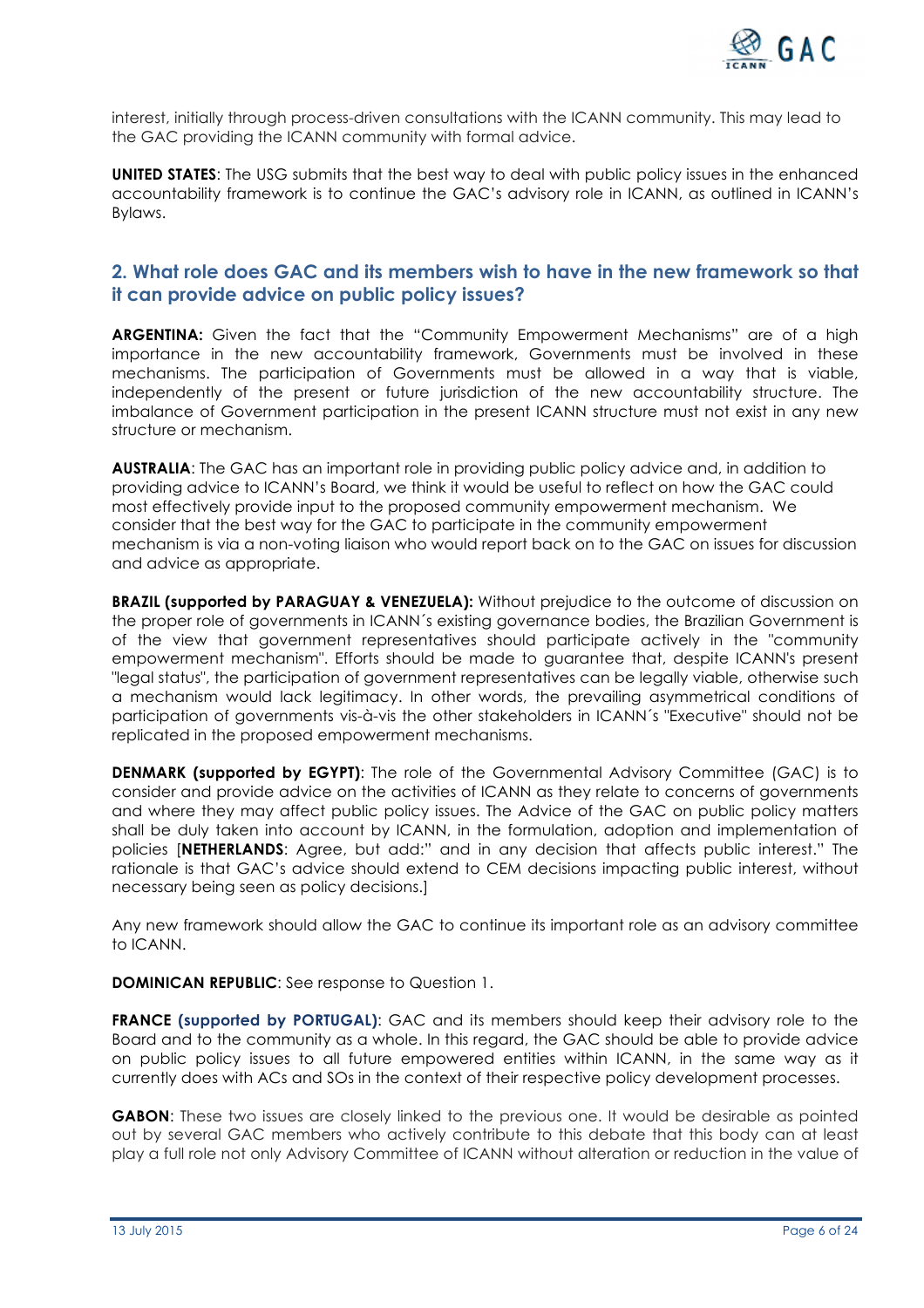

the recommendations sent to it, but also as an adviser of community bodies whose activities extended into the new structure inevitably may have an impact on public policy.

**GEORGIA:** GAC should keep its current role.

**GERMANY**: See response to Question 1, above.

**HUNGARY**: It is our opinion that GAC should continue to play its existing role in the new framework in compliance with the relevant Bylaws.

**INDIA:** GAC should have a role that enables it to be engaged early in the policy development processes, as well as to provide advice on public policy issues, and express its reservations (if any) on issues pertaining to sovereign and security concerns. The endeavour should be to present consensus based advice, and use its powers judiciously. In this context, it is further recommended that the GAC Operating Principles should be reviewed with due regard to the overall role of GAC and its members in future.

**ITALY:** It's our opinion that In the new framework the GAC should have not less power than now. As per ICANN Bylaws Section 2, point 1.j: " The advice of the Governmental Advisory Committee on public policy matters shall be duly taken into account, both in the formulation and adoption of policies".

And that principle should be valid regardless of the internal decision-making of the GAC.

**JAPAN**: At this stage, keeping the current status of GAC seems the best choice of "membership", "designator" or "unincorporated associations". While we recognize that it is important to have focus on legal structures and mechanisms where trust and confidence have already seriously broken down, we would like to see more focus on building confidence and trust itself.

**MOROCCO**: Any change within the new framework should not diminish the current status and role of the GAC.

**NIUE**: Any change within the new framework should not diminish the current status and role of the GAC.

**ROMANIA**: As underlined above, governments, through the GAC, should continue to provide advice on public policy issues, in the context of a new accountability framework for ICANN and the changes that have been proposed or that are currently being explored with regards to empowering the ICANN community. As such, governmental advice should be provided not only to the Board of Directors, but also to the "community group" that would be created for the SOs/ACs to collectively exercise the so-called "community powers", whenever this group discusses matters that may affect the public interest (such as changes to ICANN fundamental bylaws). And, as it is the case with the Board now, this "community group" would have to duly take into account GAC advice when exercising its powers. Therefore, clear procedures and mechanisms would have to be put in place in order to ensure that governments are able to exercise their roles and responsibilities in relation to the "empowered community", in line with the mandate outlined in the ICANN Bylaws with regards to governments providing "advice on the activities of ICANN as they relate to concerns of governments, particularly matters where there may be an interaction between ICANN's policies and various laws and international agreements or where they may affect public policy issues". Such mechanisms and procedures would need to be developed drawing on similarities with the current provisions in article XI, section 2 of the current ICANN Bylaws concerning GAC advice to the Board of Directors:

- the GAC would appoint one non-voting liaison to the "community group" created for the community to exercise its new powers;
- the advice from the GAC on public policy matters shall be duly taken into account by the "community group" when exercising its powers;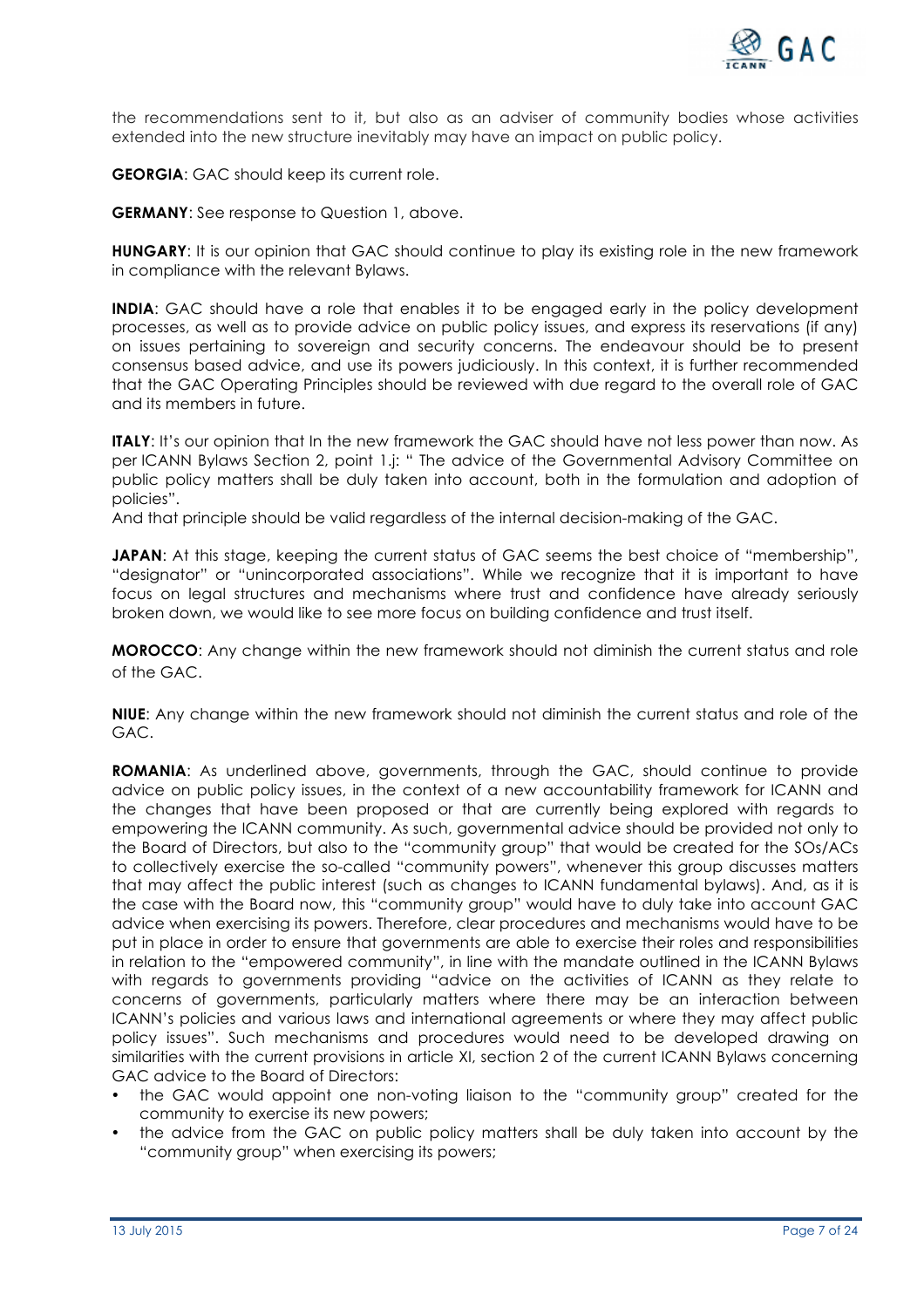

- if the "community group" determines to take an action that is not consistent with GAC advice, it shall inform the community and state the reasons for not following the advice. A procedure will be defined and put in place for the GAC and the "community group" to enter into discussions, with the aim to find a mutually acceptable solution.
- if no such solution can be found, the "community group" will states in its final decision the reasons why the GAC advice was not followed.

It should also be explored whether it would be suitable for the GAC to put issues to the "community group" directly, either by way of comments or prior advice, or by way of specifically recommending action, in line with the powers and mandate of that "community group". This would mean that the GAC would not only react in relation to the activities of the "community group", but would also be able to be proactive, when this proactive attitude would be imposed by public interest considerations.

**RUSSIAN FEDERATION:** ICANN should maintain the possibility of equitable participation for the GAC in the development of policies and in all matters affecting public policy. New framework should assure mutual confidence and equitable distribution of unique Internet resources among countries.

In this respect we support the opinion expressed by a number of GAC members and cannot support the changes to Core value 11 and Stress test 18, as of proposed in the CCWG-Accountability Initial Draft Proposal.

The arguments provided in para 392 for these changes as to comply with the specific requirements of NTIA is not valid, as the NTIA requirement is not "to avoid significant expansion of the role of government in ICANN decision-making". Moreover, the proposal to amend ICANN Bylaws, Article XI, Section 2, clause j (as shown in para 387) limits the ability of GAC to adopt its advice according to its Operating Principles and to expect the Board to duly consider GAC advice.

**SENEGAL**: GAC members should have monitoring and advisory mission on public policies accomplishment through countries.

The new framework should take into account the important role of GAC, as an Advisory Committee, and take advantage of views and advices form governments pertaining to public policy and public interest.

**SPAIN:** We regard the role of the GAC as "advisory plus". That means not only preserving due deference to GAC advice, as this is how the role and unique responsibility of Governments with regard to public interests is carried out in ICANN, but expanding opportunities to provide it to the community itself. As a result of the empowerment mechanisms, the role of stakeholders in ICANN is strengthened vis-à-vis that of the Board and Staff. They will have effective tools to control ICANN management and ultimately to decide on crucial issues, like Fundamental Bylaws. So, it should be possible for the GAC to advise the community panel or the SOs triggering the mechanisms2 on public policy implications of the action at hand. Recommendations to the community can be made on GAC´s own initiative or at the request of them, just as it works with the Board.

If the current setup with multiple working groups on an array of issues revealing public interests demands GAC members active involvement in policy development processes, this is intensified in the proposed structure with the community having the power to steer the day-to-day operation of ICANN and the approval and enforcement of its rules of procedure. GAC input should be diversified: along with communiqués and Chair´s letters to the Board, the GAC should join the community panel –and the Customer Standing Committee and the IANA Function Review Team, as far as IANA functions are concerned- at least to follow discussions and identify public policy issues; participate as much as possible in policy development processes and bring the public policy perspective to the selection of Board members appointed by the NomCom. That would require

 

<sup>2</sup> For instance, to the ccNSO and the GNSO when recommending initiation of a Special Review of IANA Functions Operator that can lead to the transfer of this function to another organization.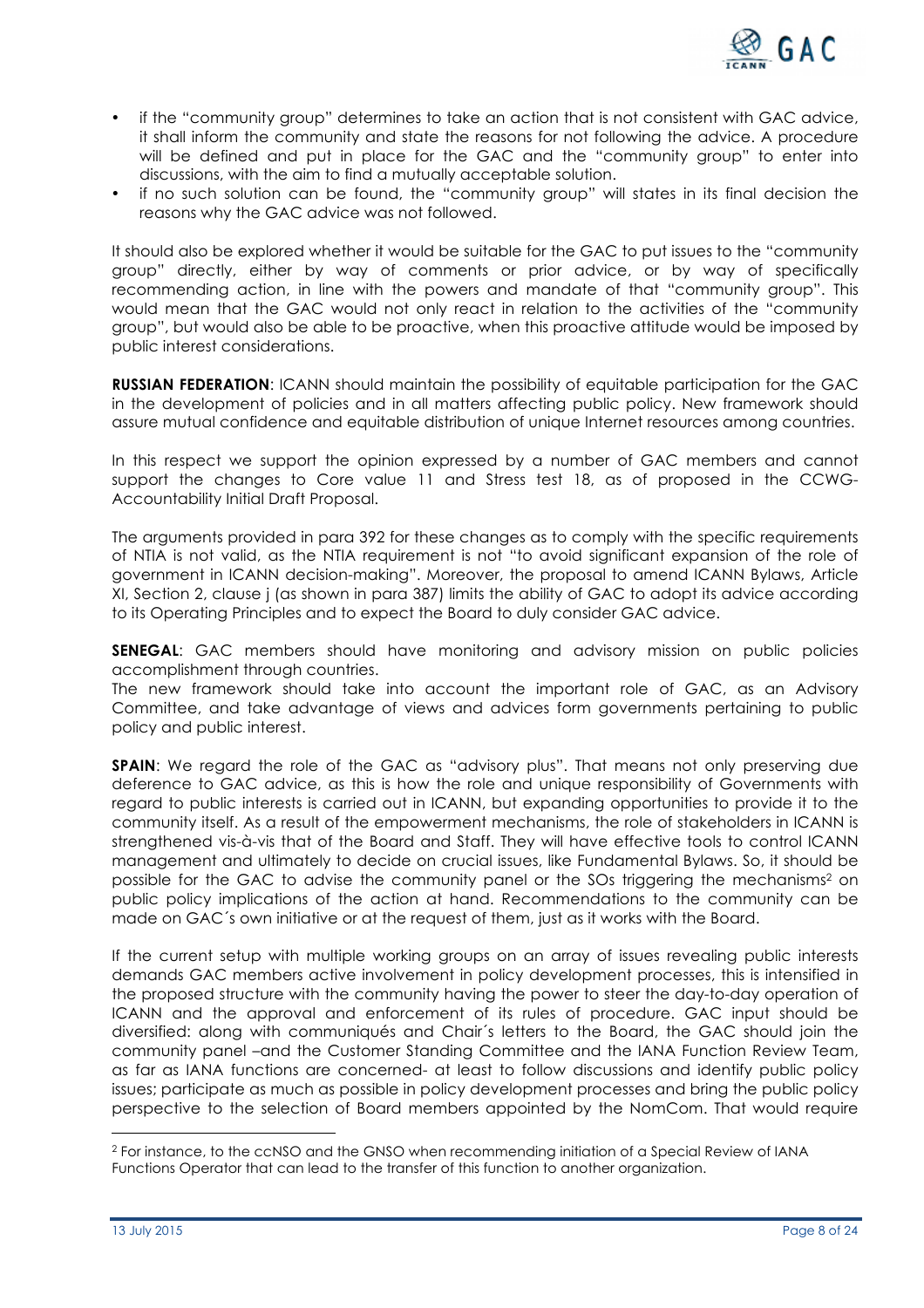

more commitment to the GAC by national Administrations and more capacity building for new comers and representatives of underserved regions to afford all members equal opportunities to help the GAC face these challenges.

In the end, Governments are accountable for the protection of human rights and public interests alike. Like in the current Bylaw provision (Article XI.2.1 k): "….without prejudice to the rights or obligations of Governmental Advisory Committee members with regard to public policy issues falling within their responsibilities."), Governments should be able to pursue public interest goals through whichever means they deem appropriate, including using internal or external appeal mechanisms, should they think public interests have not been duly served.

**SWEDEN:** We appreciate and associate with the response from Denmark, particularly bullets 1-5 [Questions 1 through 3].

**SWITZERLAND:** See response to Question 1.

**THAILAND**: Thailand is confident that current GAC positioning in an existing system has value added to the Board. Therefore, GAC should continue play this role into the new framework. However, our value added by providing advice will be carried on in case of having a clear line of communication on what would happen when GAC gives advice to the new framework in terms of implementation.

**UNITED KINGDOM:** As the primary stakeholder entity within the ICANN community with responsibility for reviewing and providing formal advice on aspects of ICANN policy development which impact on issues of public interest, the GAC should continue in the new framework to have a leading role with a formal advisory remit serving the entire ICANN community.

This broader remit to the community would need to be underpinned by clearly defined procedures for community representatives to request advice, for the GAC to submit it, and for the preparation of responses to such advice, before final decisions are taken which either will impact on the global public interest, or have been considered may potentially do so.

**UNITED STATES**: In addition to maintaining the model of providing consensus advice to the Board pursuant to the Bylaws, the GAC should consider acting in an advisory role through non-voting liaisons to any cross-community empowerment body or mechanism that may be proposed by the CCWG. To the extent that a new framework may involve the allocation of votes across different Supporting Organizations (SOs) and Advisory Committees (ACs), the USG believes that would shift the GAC into a decision-making or more operational role.

# **3. Does GAC want to continue to have an advisory role (as of today) with respect to the ICANN Board?**

**ARGENTINA:** Governments must participate in a more active role than just advisory. Involvement of Governments in public policy deliberations and decisions made within ICANN new structure is essential fundamentally in regard to sovereignty issues.

**AUSTRALIA**: We consider that the GAC should remain an advisory body to the ICANN Board, with its consensus-based public policy advice given due consideration by the Board. In the event that consensus advice is not accepted, consistent with existing practice, the Board should provide its rationale to the GAC and seek a mutually agreeable solution.

**BRAZIL (supported by PARAGUAY & VENEZUELA):** The Brazilian Government considers that the advisory role that the GAC currently holds is insufficient to factor in the perspective of governments in regard to public policy issues in a relevant way within ICANN's decision-making processes. Since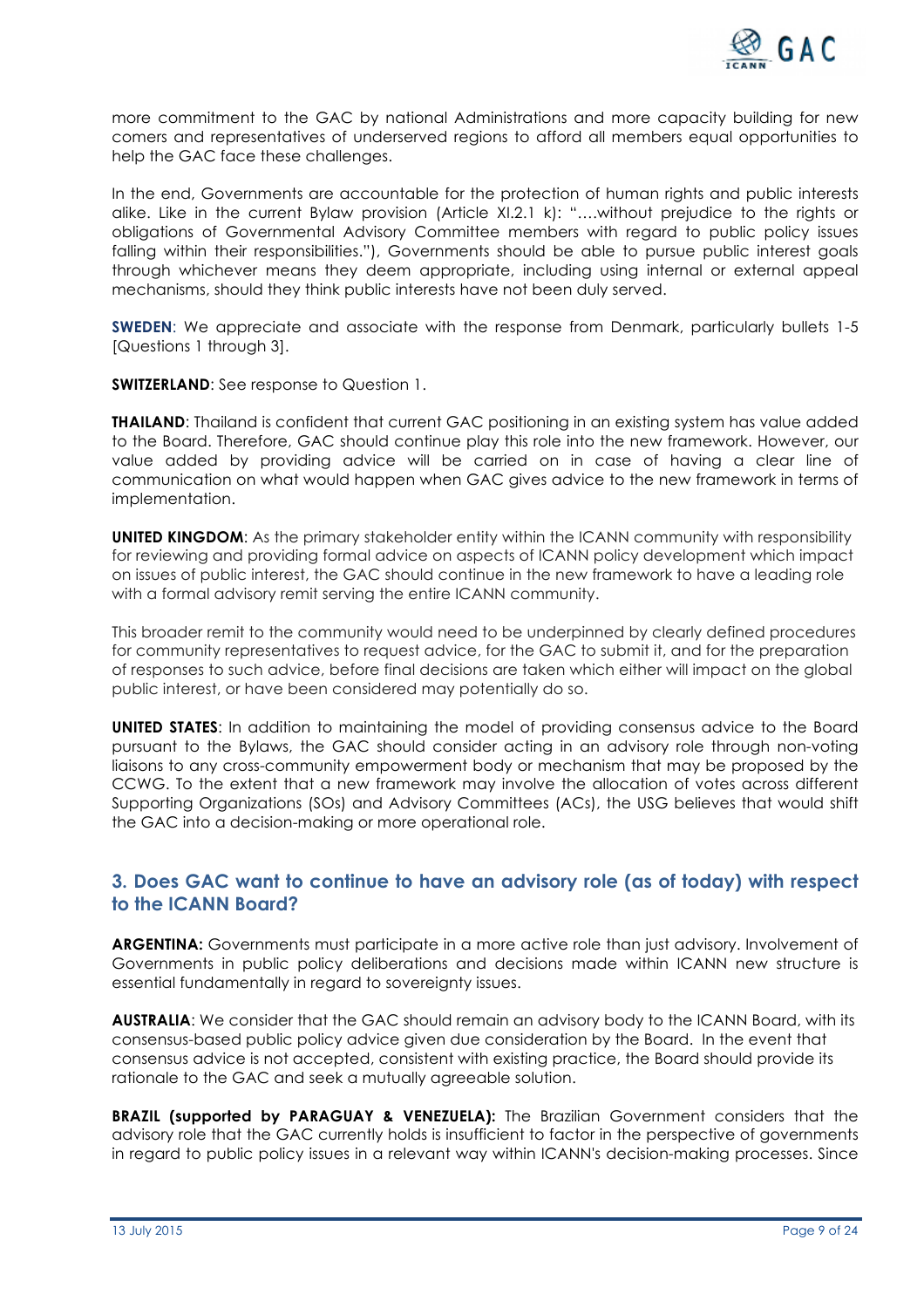

the GAC only appoints a non-voting liaison to the ICANN Board, the capacity of governments to influence Board decisions is considerably limited. Although ICANN's Board should take GAC advice duly into account, it may ultimately take actions that may not be consistent with that same advice. By not having any voting members at the ICANN Board, the participation of governments in the organization's power structure is therefore significantly reduced in comparison to that of other stakeholder groups. It is important to highlight, however, that in the Brazilian government´s view, governments, by eventually holding any seats at the Board, should not play, however, a more prominent role than other stakeholders nor exercise a veto power.

Although Brazil is aware that those issues should not be part of the present effort – which should focus on the elaboration of a proposal for transition of the IANA functions - we would like to reiterate the call for broader discussion on governance and jurisdiction to be further pursued in the post-transition period. In the Brazilian government´s view, the call that emanated from NETmundial towards transforming ICANN in a "truly international and global organization…" should remain as an ultimate goal for all of us. For that purpose, the global community´s effort must not be called to a halt after completion of "work stream 1", which will clearly not address in adequate depth all aspects required to make out of ICANN "a truly international and global organization".

In this regard, the Brazilian government is of the view that the GAC should have a more significant role within the ICANN power structure in comparison to the one that it currently performs, on equal footing with other stakeholders. As explained above, we consider, however, this is a topic to be further discussed in the post-transition period, in conjunction with the discussion of the governance of existing structures and jurisdiction.

**DENMARK (supported by EGYPT)**: As such, the advice of GAC should continue to have the same degree of leverage in ICANN's new set up as it has today – towards the ICANN Board and in any new decision making structures. In this regard it should be explored how the GAC most effectively could provide **advice** to the new community empowerment mechanism. Non-voting liaisons would be an important element to this end. It would give governments a way to provide advice on the important issues discussed/decided upon by the community empowerment mechanism/council. This would also include a procedure like the one described in ICANN Bylaws, Article XI Section 2 clause j, requiring ICANN to duly taking into account GAC's advice and to find a mutually acceptable solution if a consensus advice is not followed. In addition, it must be ensured that the relevant bylaws regarding ICANN's obligation to duly taking into account GAC advice and the above mentioned procedure cannot be changed without agreement from the GAC.

**DOMINICAN REPUBLIC**: See response to Question 1.

**FRANCE (supported by PORTUGAL):** Yes, GAC should retain its advisory role with respect to the ICANN Board. We nonetheless support concrete improvements in the dialogue between GAC and the Board on implementation of public policy advice.

**GABON**: See response to Question 2.

### **GEORGIA:** Yes.

**GERMANY**: See response to Question 1, above.

**HUNGARY**: We think that GAC should continue an advisory role with respect to the ICANN Board in the future framework.

**INDIA**: GAC should continue to have an advisory role and a liaison to the ICANN Board, which will ensure room to raise the concerns of the GAC. However, in cases when GAC advice is not acceded to, the GAC should receive information from the Board on the threshold and its rationale for such decision.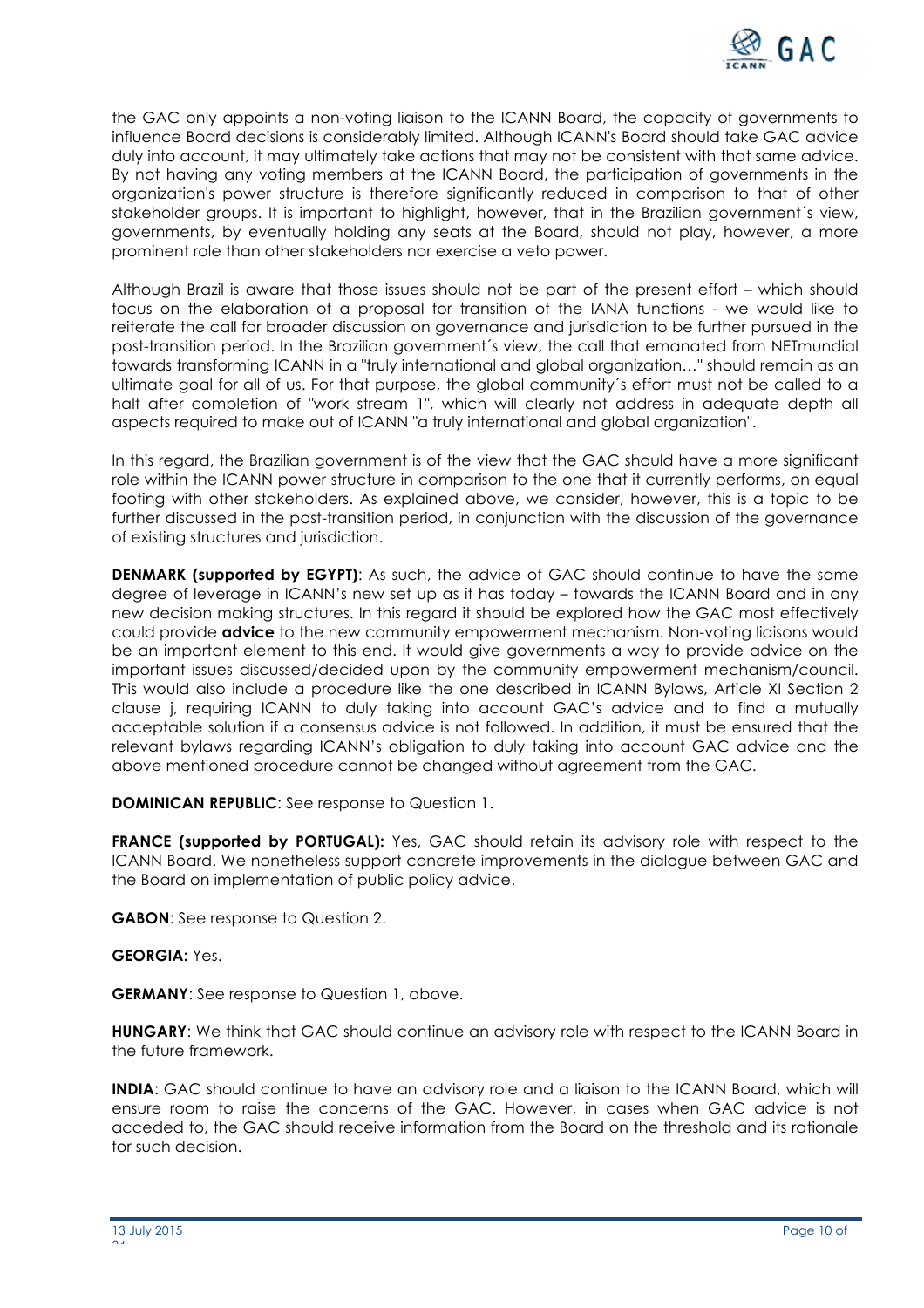

**ITALY:** Whatever voting member or advisory committee, GAC advice shall be duly taken into account, both in the formulation and adoption of policies. In the event that the ICANN Board determines to take an action that is not consistent with the Governmental Advisory Committee advice, it shall so inform the Committee and state the reasons why it decided not to follow that advice. The Governmental Advisory Committee and the ICANN Board will then try, in good faith and in a timely and efficient manner, to find a mutual acceptable solution.

**MOROCCO**: Yes.

#### **NETHERLANDS**: Yes.

#### **NIUE**: Yes.

**ROMANIA**: Yes, the GAC should continue to exercise its advisory role with respect to the ICANN Board, as currently provided for in the ICANN bylaws. Additionally, a mechanism for the GAC to be able to act in an advisory role with respect to the "community group" (created for the SOs/ACs to collectively exercise the "community powers") would also have to be put in place, as explained at question 2 above.

**RUSSIAN FEDERATION**: Governments should participate in more meaningful role than an advisory role providing its responsibilities in the decision-making process in all matters affecting public policy. On the other hand, we fully agree with the views explained by other representatives that this topic needs to be further examined in the post-transition period in conjunction with the discussion of the governance of existing structure and jurisdiction.

#### **SENEGAL**: Yes.

**SPAIN:** Yes. It will still be the body making most decisions in ICANN and approving policies submitted by the Supporting Organizations.

However, the GAC should make its best efforts to ensure proper understanding of its advice so as to avoid different interpretations by the Board even when it endorses GAC advice, and by ICANN Staff. Most of GAC recommendations are accepted by the Board, but in practice, many of them turned out implemented in a way that is not consistent with GAC advice. The new gTLD programme is a good example of this situation. The GAC should be entitled to demand rectification or else, initiate the Bylaws consultation procedure when implementation of GAC accepted advice is not consistent with it.

### **SWEDEN**: Yes.

### **SWITZERLAND:** See response to Question 1.

**THAILAND**: **Yes**, Thailand still agrees on having a current mechanism for government who serves as GAC representative to share country perspectives, concerned issues regarding public policy related internet issues is critical and needed.

**UNITED KINGDOM:** The UK believes therefore that the GAC should continue to undertake its current advisory role with respect to the ICANN Board and that this role remains endorsed and given due weight by the ICANN Bylaws so that in instances when advice is not deemed acceptable by the Board, a process is triggered for determining a mutually acceptable solution.

The UK notes that it is not intended that the current ICANN architecture and reporting structures of supporting organisations and advisory committees will change as a result of the CCWG's proposals. Thanks to the improvements recommended by the independent ATRT 1 and 2 (including instituting the GAC's early involvement in GNSO PDPs), we believe that the ICANN structure generally works well, that operational modalities are broadly effective in achieving results, and that all processes,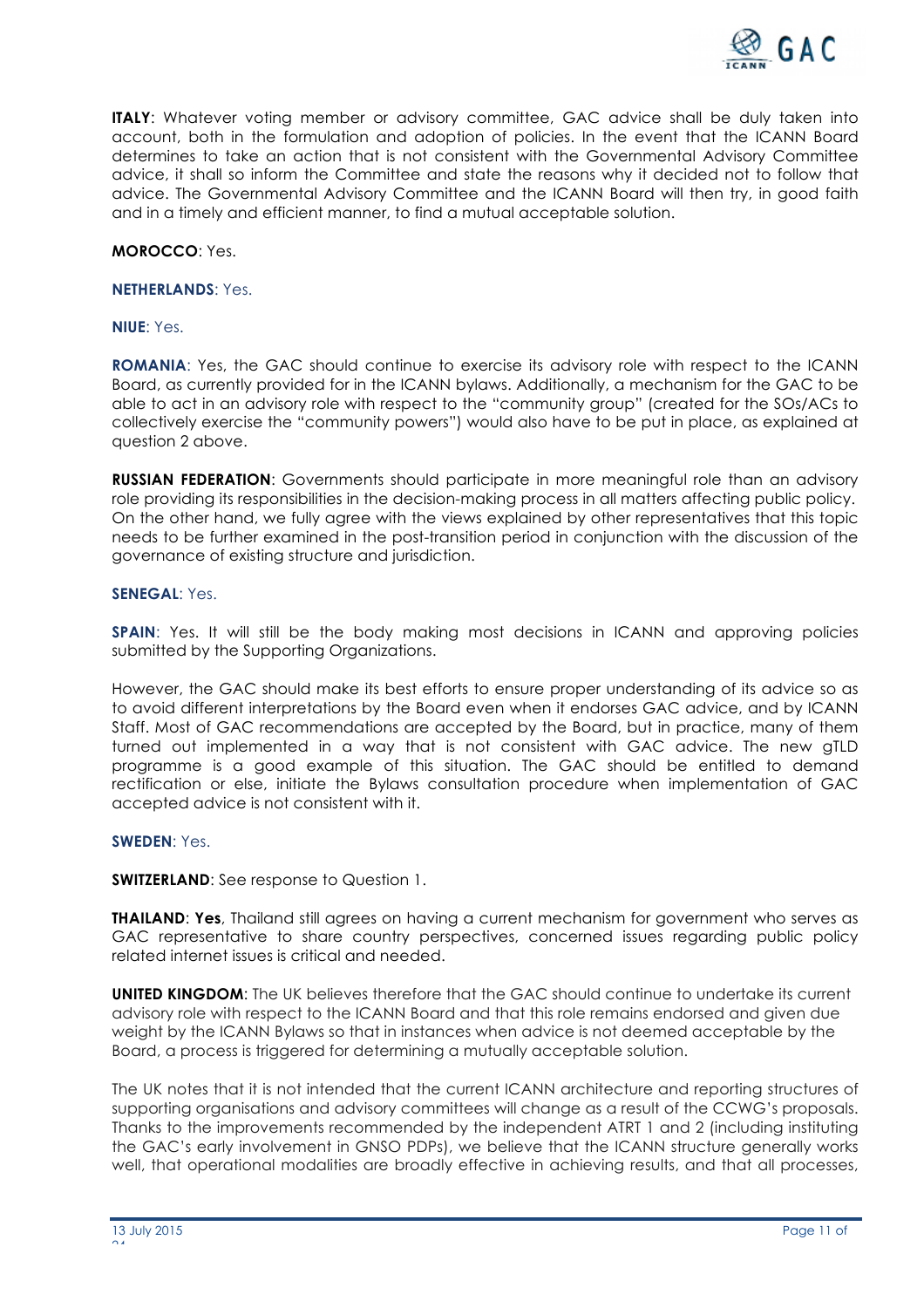

policy development processes and final decisions, are fully informed and are therefore have legitimacy while supported by appropriate appeal, review and redress mechanisms. These should continue to be subject to periodic independent scrutiny and we welcome translating the ATRT independent review mechanism into the new accountability framework.

**UNITED STATES (supported by JAPAN)**: In continuing to perform its advisory role on public policy issues to the Board, it is critical that the GAC continue to operate on a consensus basis. Anything less than a consensus approach to the development of GAC public policy advice would diminish the value of GAC advice as a contribution to the policy development processes in ICANN.

In this regard, the USG believes that stress test 18 proposed by the CCWG, which recommends an amendment to ICANN's Bylaws to make clear that only consensus advice triggers a Bylaw consultation, is fully consistent with the first Accountability and Transparency Review Team's (ATRT) Recommendations pertaining to the GAC. We do not see this stress test as in any way interfering with the GAC's internal working methods.

We also interpret stress test 18 as both appropriate and necessary to meet the requirement that the IANA transition should not yield a government-led or an intergovernmental replacement for NTIA's current stewardship role. While the GAC may not be directly involved in the IANA functions, its role within ICANN as a source of public policy advice that is taken into account by the ICANN Board is relevant to the interrelated process of improving ICANN's accountability.

**VENEZUELA**: Venezuela supports the proposal made by Brasil in its document, in particular, we fully agree and endorse the view expressed in question 3, regarding the more active role that GAC should have in regard to its performance within the ICANN Board. The current status of the GAC within the ICANN Board of Directors, being our Chairman a Liaison with a non-vote condition, make the representation of governments in the current Multistakeholder Model a restricted and bounded one. This status should be modified in view of a better and more complete participation of governments after transition.

# **4. Does the GAC want to participate in a membership-based community empowerment mechanism?**

**ARGENTINA:** As stated in point 2, "Community Empowerment Mechanisms" are of a high importance in the new accountability framework. Governments must be involved in these mechanisms. The participation of Governments must be allowed in a way that is viable, independently of the present or future jurisdiction of the new accountability structure. Achieving this may be challenging considering the present legal situation of ICANN. Many efforts should be made to solve this situation in the evolution of the new accountability structure.

**AUSTRALIA**: We consider that the GAC's advisory role is an important one, and that participating in a membership-based community empowerment mechanism may significantly change this role. We would not support changes to the GAC's advisory role.

**BRAZIL (supported by PARAGUAY & VENEZUELA):** As stated above, the Government of Brazil considers that the GAC should participate in the proposed "community empowerment mechanism" on an equal footing with other stakeholder groups. However, government representatives may find themselves unable to participate in the membership-model currently being proposed by the CCWG-Accountability, due to ICANN´s present legal status.

A proper legal solution should however be attempted in order to ensure the early involvement of governments in the proposed mechanism. A permanent solution for this would entail, in our view, however, as stated above, redefinition of ICANN´s present legal status (i.e. international statute agreed upon by all stakeholders x pre-determined condition as a private entity established under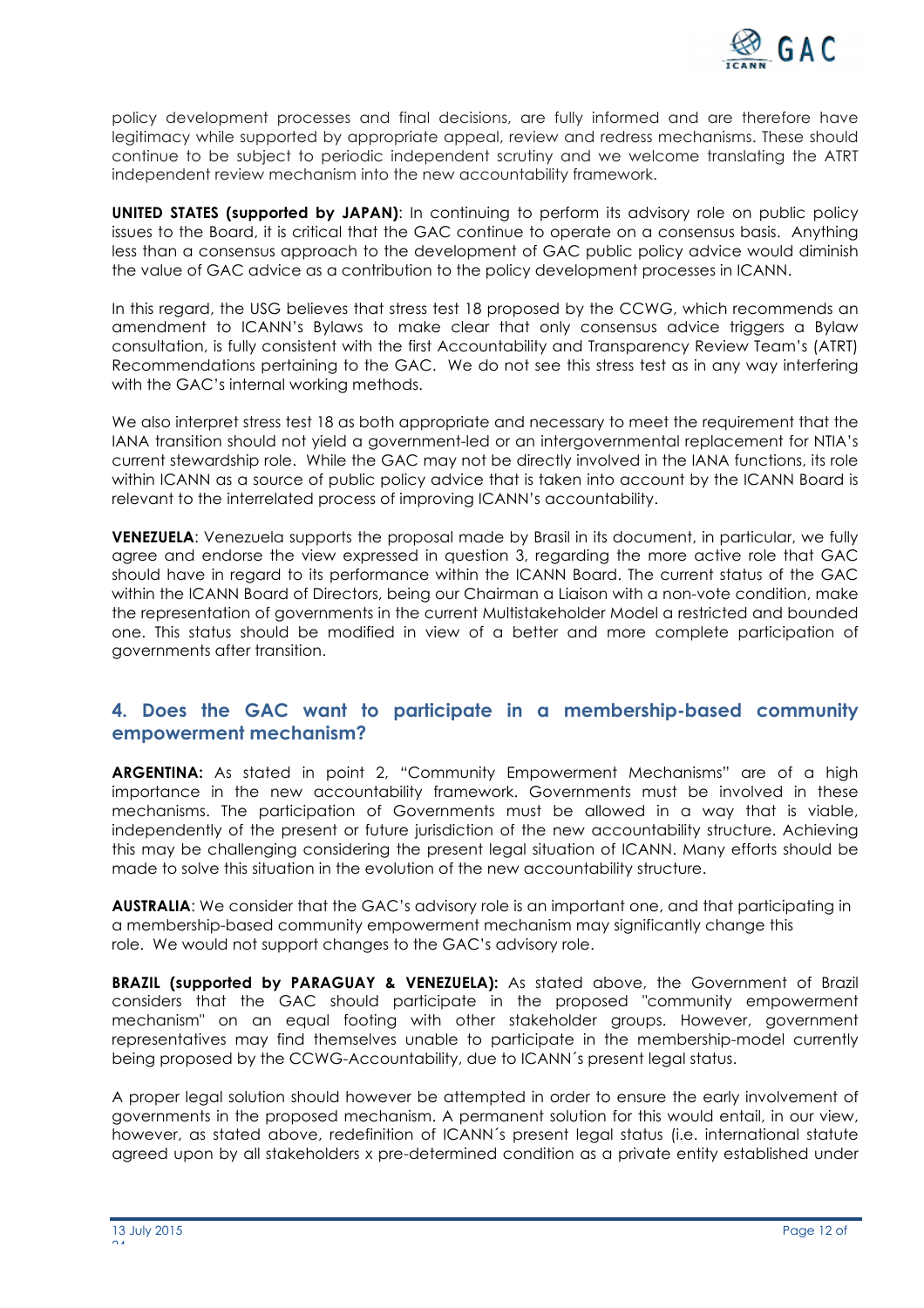

the California law). Full participation in any community empowerment mechanism should therefore be seen as a two-phased objective.

**DENMARK (supported by EGYPT)**: Participating in a form of membership-based community empowerment mechanism would change the role of governments in ICANN from being advisory to taking part in decisions carried out by voting, which we would not support. However as mentioned above, the GAC would have non-voting liaisons to the community mechanism/council. Moreover, we are also flexible with regard to a model that would allow the GAC to opt-in at a later stage [**EGYPT**: At such time, would this be subject to community approval/rejection, not only GAC deciding to opt in?].

**DOMINICAN REPUBLIC**: We believe this is an issue on which we cannot comment extensively right now, it is a complex and sensitive issue for governments to work under a scheme membership, and in our case, this decision would require further study and discussion within our government. However, we believe that we must find a way to make the GAC is not left outside this mechanism of empowerment; it should participate with other parties, but maybe for now should continue its advisory role only.

**FRANCE (supported by PORTUGAL)**: The membership-based community empowerment mechanism should take into account the particular role of the GAC within ICANN. Rather than of participating through the voting process, however, the GAC should have the opportunity to formulate advice, on an early stage – that is, before the vote – on specific issues such as the budget and the operating/strategic plan.

**GABON**: The GAC to date is an advisory body without the right to vote to the ICANN Board because he seems, in legal terms, governments cannot provide advice on issues data to the Board Directors and simultaneously vote related decisions at that instance. To both questions the GAC should at this stage while retaining these prerogatives, also have a possibility of action in the organs of those communities as suggested, several representatives of Governments that offer GAC GAC participation by appointing a level liaison officer "community group". This would enable the GAC to provide advice to both the ICANN Board and that of "community group". In other words the GAC, for now, would not part with the right to vote in the community to exercise its powers. But it would have the ability to advise what "community group" when the decisions made affect the public interest. Mechanisms should be put in place to ensure that its advice is taken into account. The further examination of these complexities in legal terms could be subsequent.

### **GEORGIA**: Yes.

**GERMANY**: At this time Germany does not support GAC participation in a membership-based community empowerment mechanism that exceeds a non-voting or advisory role. However we do hope that a future re-assessment of GAC participation within an empowered community would not be precluded. In this regard, we expressly support the Danish comment remarking that it must be ensured that the relevant bylaws regarding ICANN's obligation to duly taking into account GAC advice and the above mentioned procedure cannot be changed without agreement from the GAC.

**HUNGARY**: The issue needs further consideration.

**INDIA**: Creation of representational structures, in the membership-based model, is likely to lead to complexities. In case of GAC, formation of an unincorporated association may lead to an intergovernmental structure under the law of one country. This may be the cause of ambiguities and apprehensions. At the same time, the GAC's unique issues in this respect should not lead to a situation where the GAC's role is prejudiced vis-à-vis the other SOs/ACs. At this point of time, the GAC needs to have further discussions and clarity on these issues.

**ITALY:** Due to the complexity of the issue, the GAC should therefore reserve the right to express a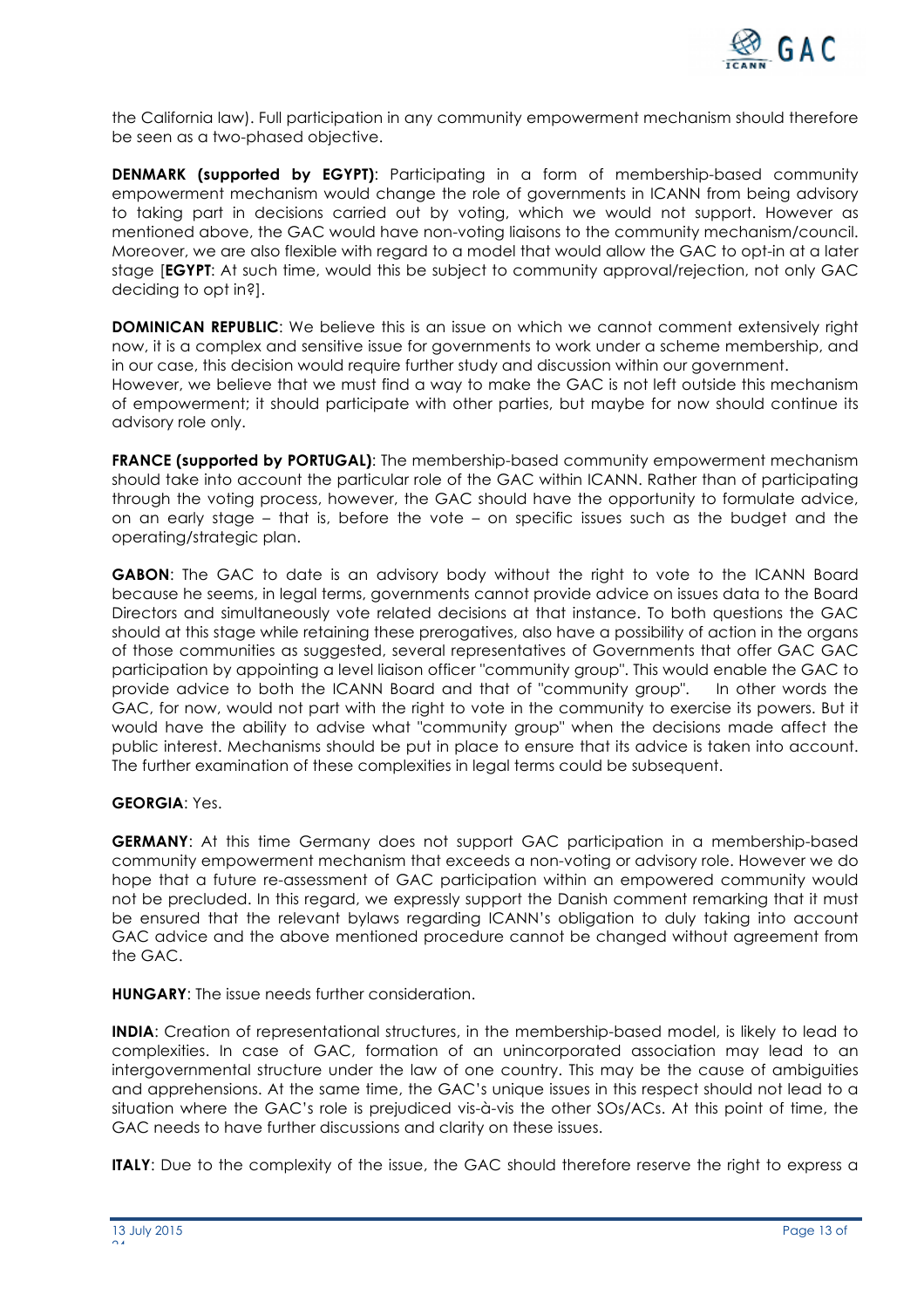

specific opinion at a later date, when further details will be available.

**JAPAN:** The conventional building blocks of ICANN accountability and transparency mechanisms is the result of the continuous trial and error of ICANN to improve its accountability and transparency since established in 1999. It is important to make sure that the output of CCWG does not destabilize the delicate balance that we have built together today for the last 16 years. When we think of Multistakeholder process, which is working under the delicate balance, it is important to take into account that balance of power. From this point of view, GAC is well functioning in the current Multistakeholder balance. When we consider changing the role of GAC in the Paris meeting, the above point of view is desirable to be taken into account. From these points of view, we should be cautious about our participation in the membership-based community empowerment mechanisms and our exertion of the proposed community powers.

**MOROCCO**: Morocco considers that objective difficulties may prevent governments to participate, in a representative manner, in such mechanism

Any decision as to whether government representatives shall have seats and right to vote in the new mechanism should be discussed among governments themselves, taking into account that the GAC is an important stakeholder group with specific concerns and focus.

**NETHERLANDS**: We concur with Denmark nbrs. 3-7 [Questions 3-5].

**NIUE**: Niue considers that objective difficulties may prevent governments to participate, in a representative manner, in such mechanism.

Any decision as to whether government representatives shall have seats and right to vote in the new mechanism should be discussed among governments themselves, taking into account that the GAC is an important stakeholder group with specific concerns and focus.

**ROMANIA**: Having the GAC participate in a membership-based community empowered mechanism would raise legal questions that are still being analysed, especially in the context of the initial proposal related to the GAC creating an "unincorporated association", but also in the context of the newly proposed "empowered SO/AC model" that is currently being explored by the CCWG. While the details of this model are not yet clear, and based on the information available at the moment, it seems to be more suitable for the GAC to continue to participate in ICANN in an advisory role (as it is the case now), without taking up a membership position as such and participating as a voting member in decision-making processes specific to an "empowered community". This does not mean, however, that the GAC would not participate in the community empowerment mechanism, and it is detailed at point 2 above how this participation could take place: the GAC appointing a liaison to the "community group", while also being able to provide advice to both the ICANN Board and to the "community group" (or any other mechanism that would be created for the community to exercise its powers). At a later stage, the GAC could analyse whether exercising this advisory role has been effective or whether a different role would be deemed as necessary.

**RUSSIAN FEDERATION**: Yes, the GAC should fully participate in community empowerment mechanisms in the relevant way suitable for governments.

We fully agree with the views explained by Brazil that ICANN's present legal status creates certain limitations for participation for governments in membership-model being proposed by the CCWG-Accountability.

We expect the CCWG-Accountability to provide several models of community-empowerment mechanism taking into account the specific status of members of SOs and ACs, especially GAC members, based in different countries and subordinate to different legislations.

**SENEGAL:** We considers that objective difficulties may prevent governments to participate, in a representative manner, in such mechanism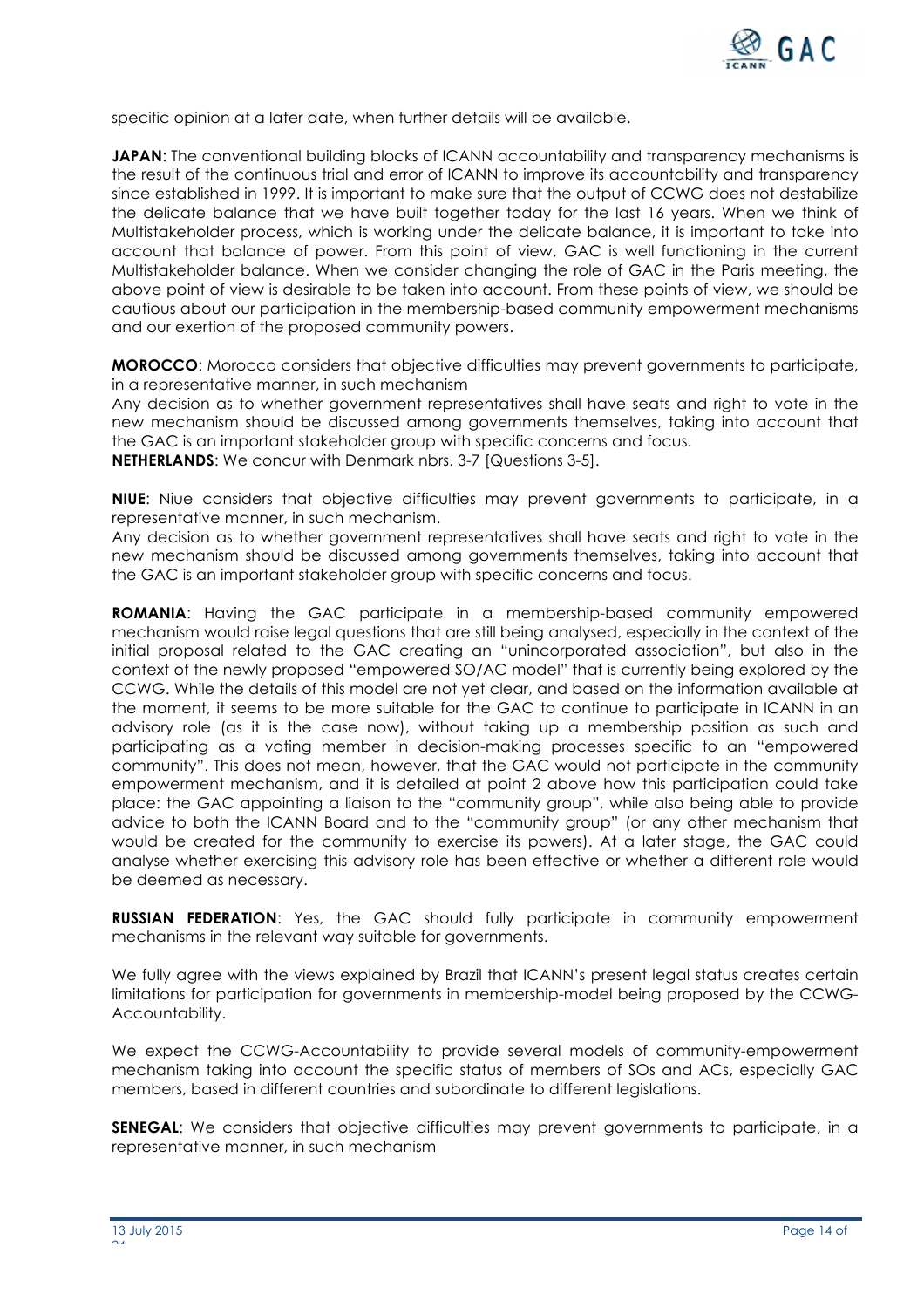

Any decision as to whether government representatives shall have seats and right to vote in the new mechanism should be discussed among governments themselves, taking into account that the GAC is an important stakeholder group with specific concerns and focus.

**SPAIN:** We would be reluctant to participate in the establishment of an organization ruled by US or any other national laws. Besides, public interests may not be at stake in certain situations where the community mechanism can be set off. Where they are, we don´t think casting votes will give the GAC more leverage than issuing advice since it would not have the majority of votes. Therefore, we deem it worth participating as observers in such structures and being heard on issues pertaining to public interests.

As regards ccTLDs, we reckon the GAC should appoint a liaison to the Customer Standing Committee and participate on equal footing in the IANA Function Review Team since governments have a particular stake in ccTLDs as they hold ultimate authority on public policy issues relating to them. This is not withstanding the provision of GAC advice in the matter and due deference to it.

**SWEDEN:** See bullets 6-7 in the Danish comments [Question 4]. In addition, the Community Empowerment Mechanism (CEM) need not be a standing mechanism but can be a dormant option that is awakened by a suitable mechanism when there is cause to do so.

**SWITZERLAND:** In relation to the currently discussed empowered SO/AC Model the following measures would need to be implemented:

- The GAC would have to be enabled to exercise an equivalent advisory role as it currently enjoys vis-à-vis the Board towards the SOs/ACs when they come together to collectively exercise the proposed community powers.
- To this end, the GAC would have to be represented by non-voting liaisons in any new governance mechanism that may be created for the collective exercise of rights by the community.
- This extended advisory role will be exercised within the current mandate of the GAC that mandates it to provide advice on the activities of ICANN as they relate to concerns of governments, particularly matters where there may be an interaction between ICANN's policies and various laws and international agreements or where they may affect public policy issues (Article XI of the current Bylaws).
- In principle, these matters may be affected by any of the proposed new community powers.
- A procedure would have to be put in place in case the GAC advice on public policy issues to SOs/ACs collectively exercising the proposed community powers was not followed. This procedure would facilitate a mutually acceptable solution, equivalent to the mechanism currently in place between the GAC and the Board of Directors.
- Should no mutually acceptable solution between the GAC and the SOs/ACs collectively exercising the proposed community powers be found, the SOs/ACs collectively exercising the proposed community powers would be required to provide a detailed rationale for not following GAC advice.
- The GAC would review the effectiveness of this extended advice role in the new enhanced accountability framework and may consider a change in its form of participation in the proposed community powers, e.g. through taking part as a voting AC in a manner which would appropriately reflect its role and responsibility for public policy issues.

**THAILAND**: **Yes**, Thailand believes that engaging by being as a membership based community empowerment mechanism could balance government and community perspectives towards ICANN accountability issues.

### **Under Condition that:**

GAC membership representative shall:

1. Geo-Graphical distribution in 5 seat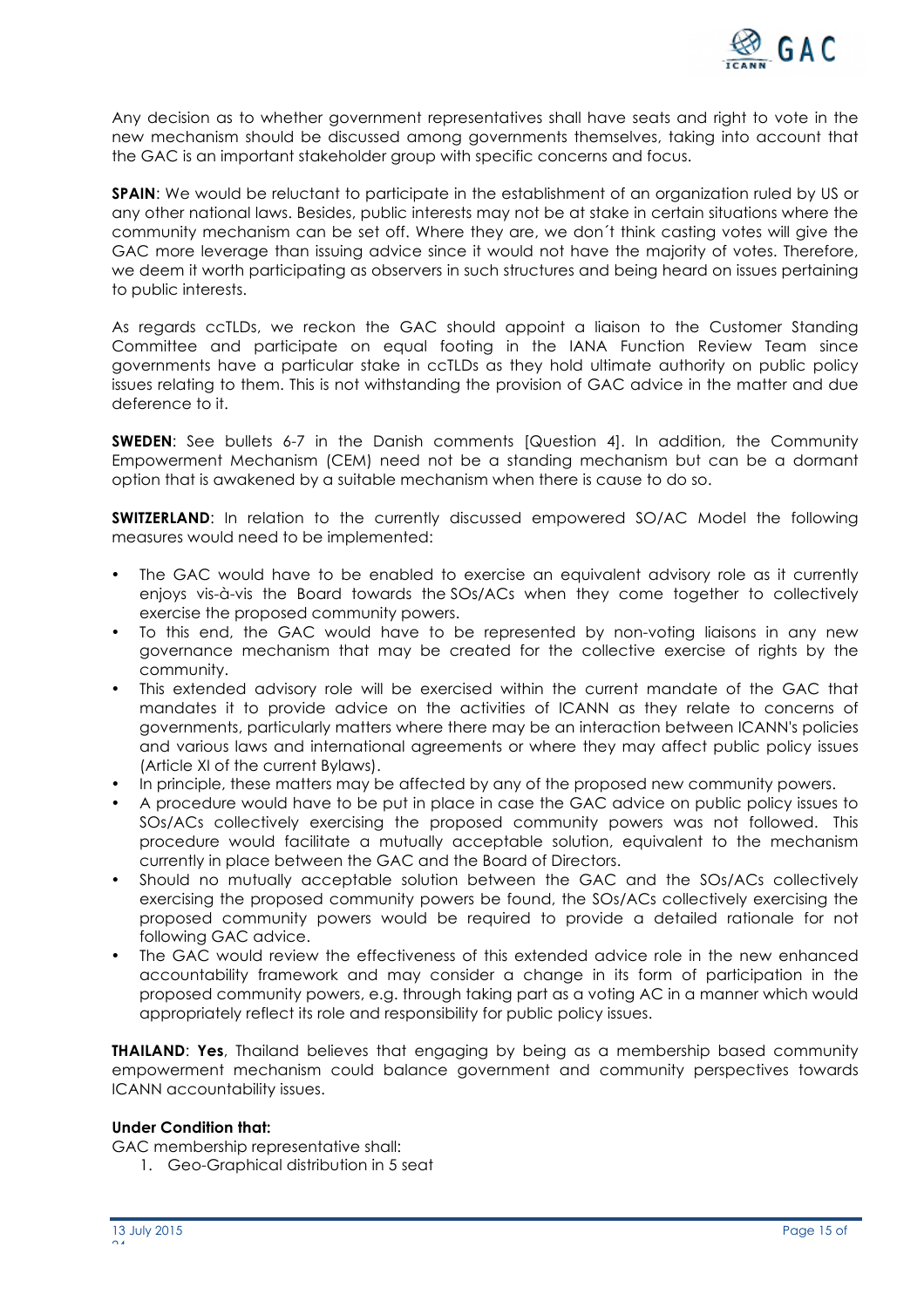

2. Vote were follow consensus of GAC from F2F meeting

However, the threshold of voting mentioned on the new framework is 75%. GAC has 5 from 29 seats which is only 17% of total. If GAC would have a consensus objection, it is clear that GAC does not have veto right on this stage. Therefore, if GAC would like to have veto right in order to maintain our accountability towards advice we provide, reconsider of voting threshold should be **85%** instance of 75% in current proposed.

**UNITED KINGDOM:** The UK supports the maintenance of the primarily advisory "first among equals" role for the GAC as underpinned by the ICANN Bylaws. We believe that this governance model has generally worked well in ensuring the public interest has been properly taken into account since ICANN was established.

There is justifiable concern in our view that moving to a participatory membership approach will likely create a risk of the GAC's role being subordinated to other prevailing community interests or even of the GAC needing to engage in negotiations over final decisions with the result that the GAC's initial advice reached by consensus may be vulnerable to subsequent change.

Furthermore, the GAC will need to consider carefully the legal implications for individual government representation on the Committee if the CCWG decides in favour of membershipbased community empowerment mechanisms. Furthermore, these legal implications (including questions of personal liability of individual representatives) are likely to vary across the currently 152 administrations on the GAC. (The UK is taking legal advice and is also reviewing if there are any precedents for representatives of the UK government to participate in decision-taking processes, possibly involving voting procedures, as members of a non-governmental organisation.)

**UNITED STATES**: The USG does not support participation by the GAC in a membership-based community empowerment mechanism and does not support having the GAC exercise any of the proposed community powers. To do so would convert the GAC from an expert body providing public policy advice to the Board into an operational role for which the GAC is not organized and in which the GAC likely could not be effective. Moreover, the USG sees the two roles as incompatible with each other. Specifically, the GAC can continue to provide public policy advice under the current Bylaws arrangement or it can re-organize itself to participate on a more direct and operational basis in ICANN, but it cannot do both.

# **5. Does GAC wish to exercise any of the proposed community powers with regard to ICANN, and if so which ones; and how to participate?**

**ARGENTINA:** Governments are fundamental stakeholders that must participate, considering its responsibilities, in this sense the GAC must become part of the "Community Empowerment Mechanisms" and exercise the proposed community powers. As stated in point 4, the participation of Governments must be allowed in a way that is viable, independently of the present or future jurisdiction of the new accountability structure. Many efforts should be made to solve this situation in the evolution of the new accountability structure.

**AUSTRALIA**: We support the proposed community powers and consider that the GAC should provide advice within the community empowerment mechanism on any changes to the bylaws. It is less clear that the GAC should be involved in decisions related to ICANN's budget or the removal of individual directors. Any proposal for the GAC to be involved in such decisions would need to be subject to rigorous analysis.

**BRAZIL (supported by PARAGUAY & VENEZUELA):** As previously stated, given that governments are and should be regarded as legitimate stakeholders within the ICANN community, it is essential that they participate on an equal footing with the sectors that take part in the proposed accountability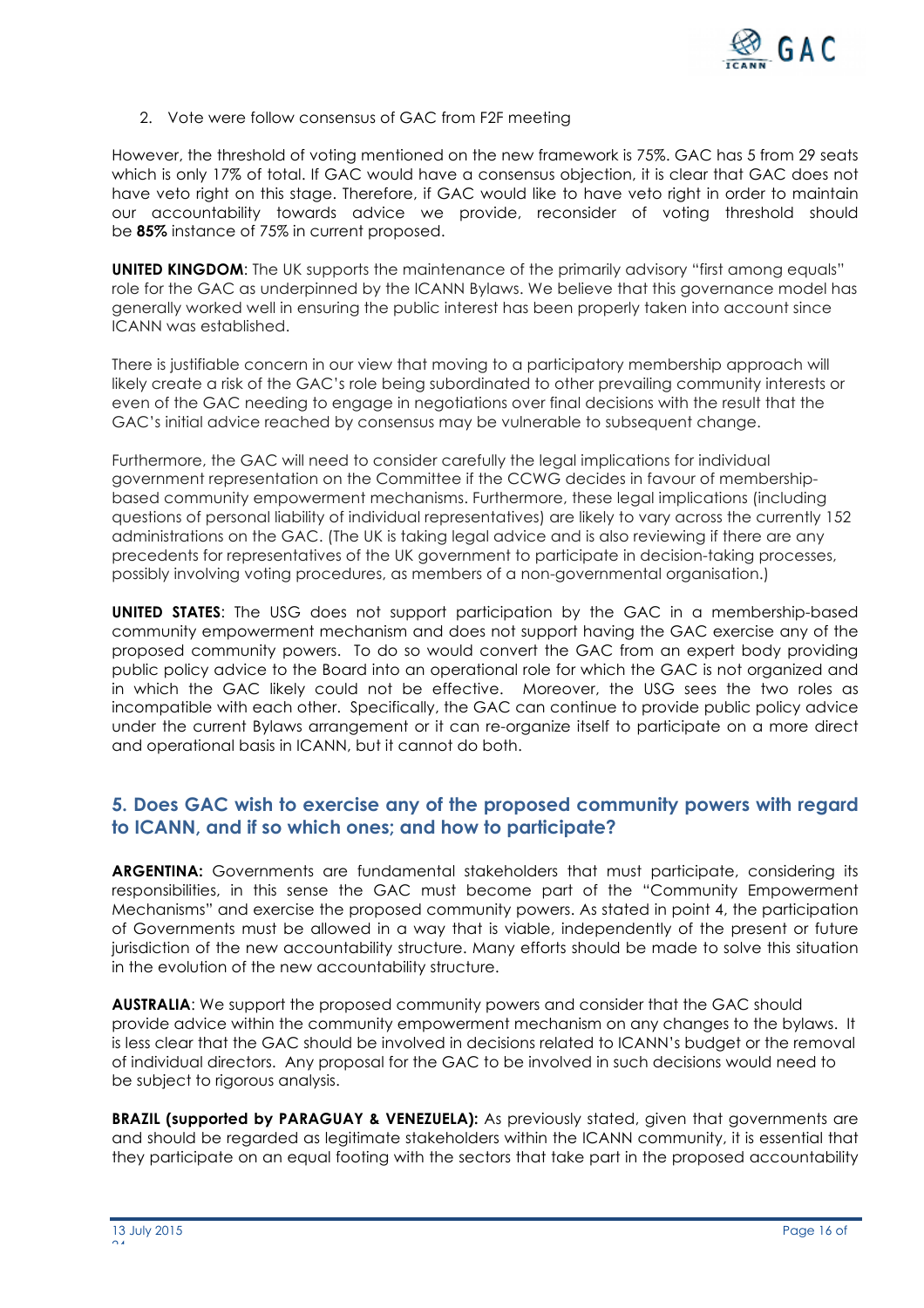

mechanisms. Whereas the participation of government officials in strictly technical issues related to ICANN's day-to-day operations may not be considered relevant, it is important to guarantee that governments have adequate involvement in matters with direct and indirect impact on public policies, including ICANN's accountability mechanisms and procedures.

In this regard, the Government of Brazil considers that if the GAC is to become part of the "community empowerment mechanism" proposed by the CCWG-Accountability, it should be able to exercise all the powers granted to this body, on an equal participation with the other stakeholder groups.

### **DENMARK (supported by EGYPT):** See response to Question 4.

**DOMINICAN REPUBLIC:** We understand that this issue merits further study. We find that the proposal by Jorge Cancio [Switzerland] and suggestions from the Danish government can be the basis for an expanded discussion of the GAC However; we understand that the role of the GAC should be enhanced as a strong advisor at the different competences that the new model has identified for the community empowerment.

### **FRANCE (supported by PORTUGAL)**:

### a. Reconsider/Reject Budget, or Strategic/Operating Plans

GAC could provide advice, to the ICANN board, based on the drafts of the budget, strategic and operation plans, whereupon they could enter in a validation phase through the voting system described in the CCWG report.

#### b. Reconsider/Reject Changes to ICANN Bylaws

The process of reconsideration of ICANN Bylaws could be initiated by the Board but should be conducted by a cross community working group. GAC would engage in the process as a chartering organization. Changes to Bylaws would finally be approved though the formal voting procedure described in the CCWG report.

### c. Approve Changes to Fundamental Bylaws

The process of reconsideration of ICANN Fundamental Bylaws could be initiated by the Board but should be conducted by a cross community working group. GAC would engage in the process as a chartering organization. Changes to Bylaws would finally be approved though the formal voting procedure described in the CCWG report.

### d. Removing Individual Board Directors (SO/AC)

The GAC should have the opportunity to formulate advice to the community on this issue.

### e. Removing Individual Board Directors (NomCom)

The GAC should have the opportunity to formulate advice to the community on this issue.

#### f. Recalling the Entire ICANN Board

The GAC should have the opportunity to formulate advice to the community on this issue.

### **GABON:** See response to Question 4, above.

**GEORGIA:** Yes.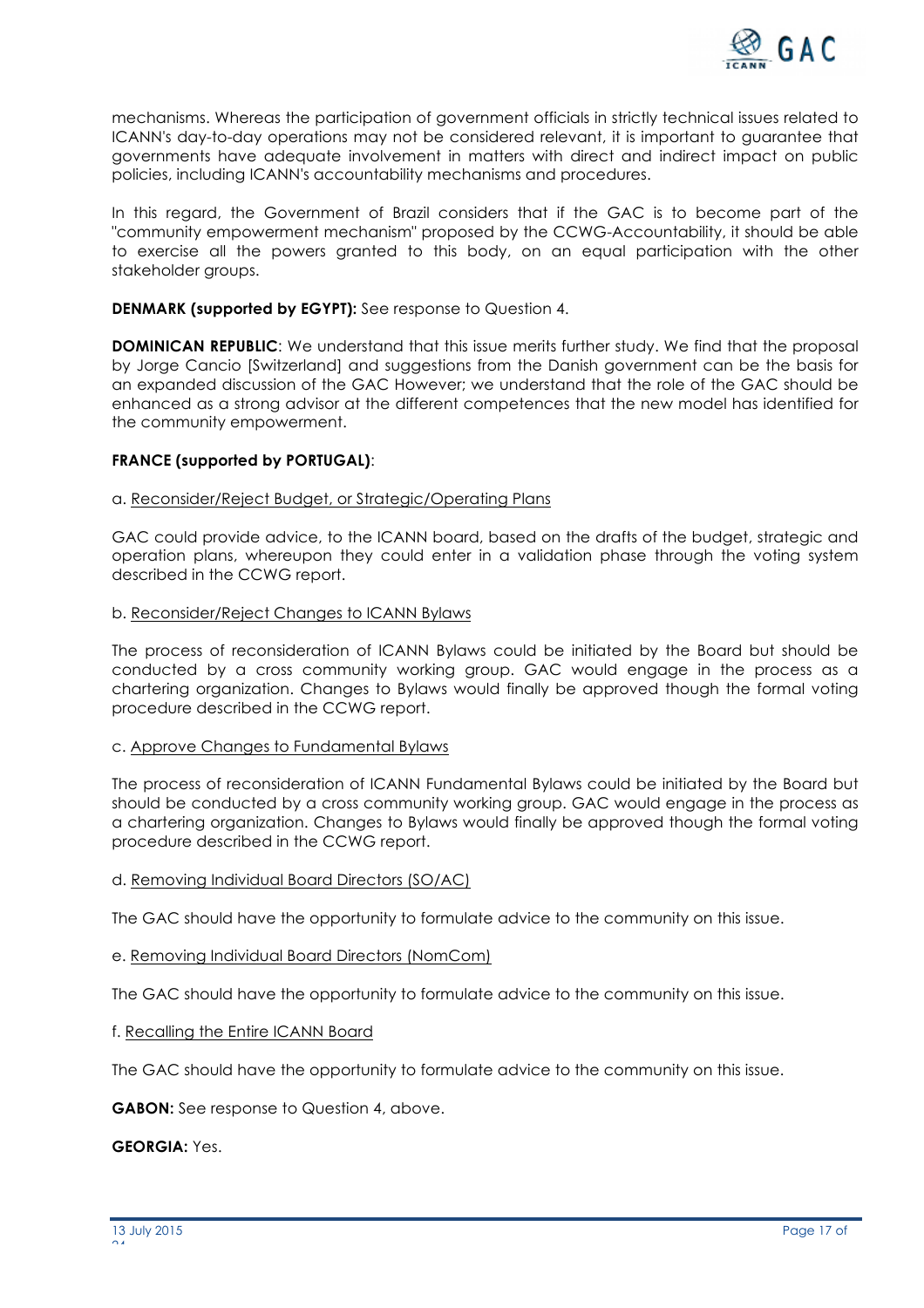

**GERMANY**: See response to Question 4, above.

**HUNGARY**: The issue needs further consideration.

**INDIA:** As part of the community, like other supporting organizations (SOs) and advisory committees (ACs) of ICANN, GAC should ideally be entitled to the proposed community powers viz. power to reconsider/reject budget or strategy; power to reconsider/reject operating plans; power to approve changes to fundamental bylaws; power of removing individual board directors and power of recalling the entire ICANN board. At this juncture, however, it is acknowledged that the GAC may face unique challenges in exercising such powers. On the question of how to participate, India believes that to decide on any escalated issue, the GAC should not have lesser voting power than other SOs or ACs.

**ITALY:** See response to Question 4.

**MOROCCO**: Morocco is open to examine a model that would allow the GAC in the future to exercise any of the proposed community powers

**NETHERLANDS**: In this aspect we concur with Sweden's remarks [above]. CEM decisions can have a significant impact on the direct operation of ICANN, potentially endangering the stability and continuity of the DNS. Requiring a second vote will urge stakeholders to have a thorough examination of the consequences of the decision on the basis of GAC's advice, if diverging from the CEM proposed decision. Another option to consider is that GAC's advice is decisive in case of a 'tie ballot'.

**NIUE**: Niue is open to examine a model that would allow the GAC in the future to exercise any of the proposed community powers.

**ROMANIA**: As outlined above, and in the context of a new and more accountable ICANN framework, the GAC would continue to exercise an advisory role in relation to the community empowerment mechanism. This would mean that the GAC would not be a formal part of the voting mechanism to be put in place for the community to exercise its powers. But it would have the ability to advise this "community group" when decisions are made that impact the public interest, and mechanisms would need to be put in place to ensure that this advice is duly taken into account.

**RUSSIAN FEDERATION**: The combination of ICANN's international mission and its non-international legal status brings complexity to this topic; therefore, we believe that the issue needs further considerations.

**SENEGAL**: We are flexible to examine a model that would allow the GAC in the future to exercise any of the proposed community powers.

**SPAIN:** We would like the GAC reserves the right to issue advice on any of the decisions the community panel may take. At first glance, the amendment of fundamental Bylaws is likely to affect public policy interests since they define core tenets of ICANN. Other community powers like the ones over the amendment of non-fundamental Bylaws and the recalling of Board members may not be so important from the public policy point of view. But, this has to be asserted or denied after an assessment on a case-by-case basis.

In the event the GAC considers public policy matters are impacted by discussions at the community panel, it should produce public policy advice and convey it to the community panel. They should ponder the advice, accept it and act accordingly or reject it explaining the reasons why. If GAC advice has been agreed by consensus, the community panel should then try to find a mutually acceptable solution with the GAC. All of this should happen before any decision is made.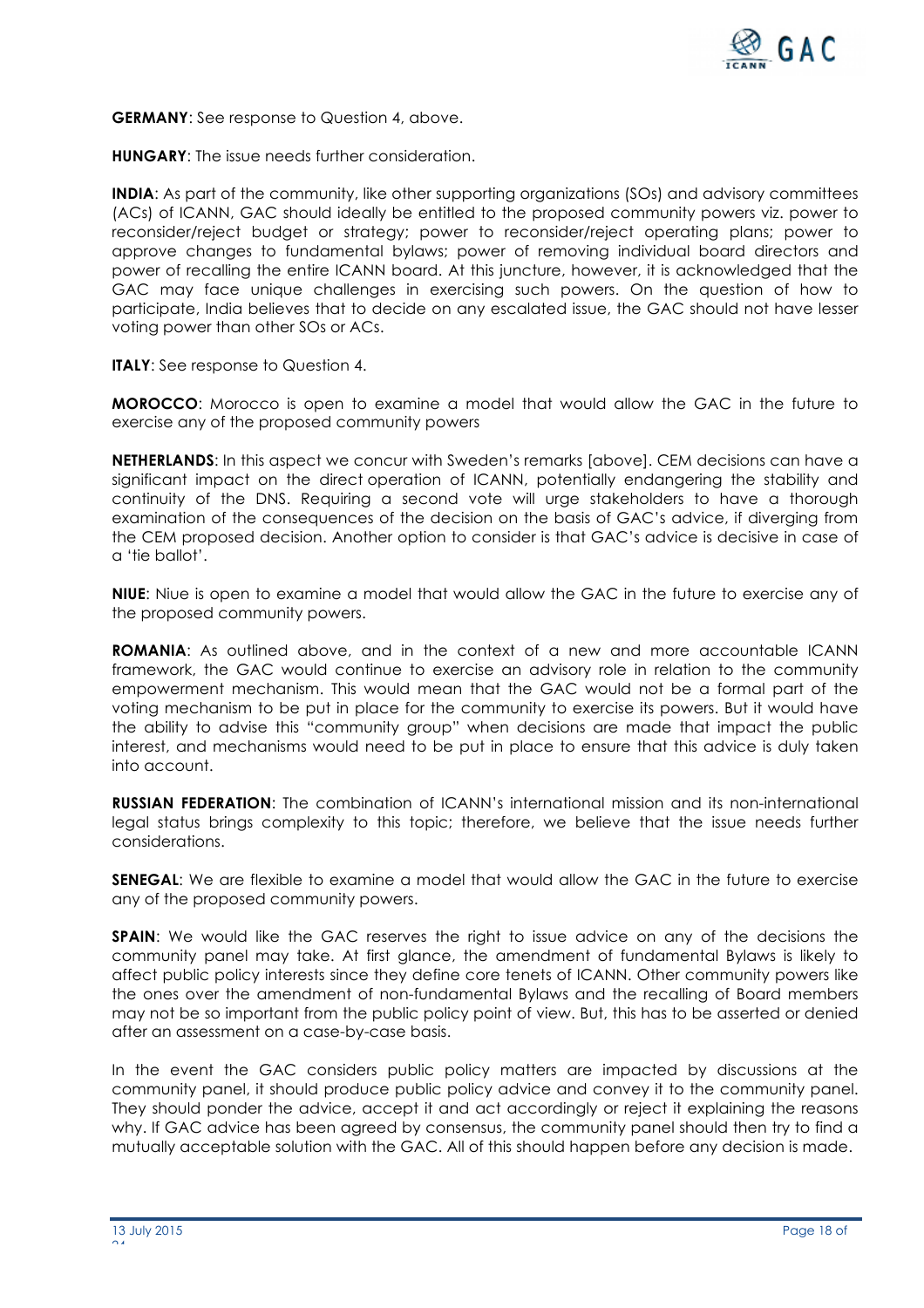

**SWEDEN:** As is clear from the Danish comments, it is reasonable that the GAC participate as nonvoting liaison in the CEM. Of the proposed community powers, changes to ICANN Bylaws ("standard" and/or "fundamental") would be of particular relevance to the GAC as they pertain to public policy issues. Such issues would be an area where it would be relevant for the GAC to provide advice to inform a CEM vote. If a CEM vote goes against GAC advice, CEM should seek a mutually agreeable solution with the GAC and hold a second voting. If that vote also goes against the GAC advice, CEM should provide detailed rationale for going against the GAC advice.

**SWITZERLAND:** See response to Question 4.

**THAILAND: YES**: By membership-based (Refer to condition user answer to question 3)

- Reconsider/Reject Changes to ICANN Bylaw
- Approve Changes to Fundamental Bylaws **NO**:
- Reconsider/Reject Budget or Strategy Operating Plans
- Removing individual board directors (SO/AO and NomCom)
- Recalling entire ICANN Board

**UNITED KINGDOM**: The UK does not yet have firm positions on these questions pending consideration of internal legal advice and finalisation of the draft CCWG proposal for the second public comment period.

However, the UK believes as a matter of principle consistent with the global community empowerment concept now envisaged, that the full range of stakeholder constituencies should be *invited* to participate in the exercise of all the community powers currently proposed by the CCWG. This should primarily be through initial consultation with the participating SOs and ACs.

While mindful of its paramount advisory roles to the Board and potentially to the entire ICANN community in the new global framework of accountability, the GAC may nonetheless wish to consider exercising an *opt-in* approach to joining in the processes for the exercise of such powers, including the reaching of final decisions. However, such an opt-in decision should not preclude the GAC being able, in parallel or subsequently, to provide formal advice on the issue concerned, to the ICANN community and/or the Board.

A GAC decision in favour of opting-in to the exercise of such a power may conceivably be dependent on the significance, or criticality of, any directly related public policy aspect(s). It would be our expectation that proposals for bylaw changes *would require all SOs and ACs to be actively engaged and in full consensus agreement* in such decisions given that they are fundamental to the constitution and governance of ICANN. There can be no risk entertained that bylaws that are specific to the GAC could be changed without the GAC's approval.

Similarly long term strategic decisions by the Board relating to the evolution of the DNS root zone should in our view require full stakeholder scrutiny. In contrast, relatively short term budget decisions and individual Board membership issues (as opposed to spilling or capture issues) would seem to be less relevant to the GAC's mandate and therefore the GAC may prefer to opt out of such community decision-taking processes.

An alternative, less resource-intensive, option is for the GAC to consider the establishment of nonvoting, formal liaisons to the councils responsible for the exercise of community powers. These would facilitate effective communication with the GAC and if necessary the escalation of issues to be signalled for the GAC's early consideration and possibly subsequent formal advice to the community.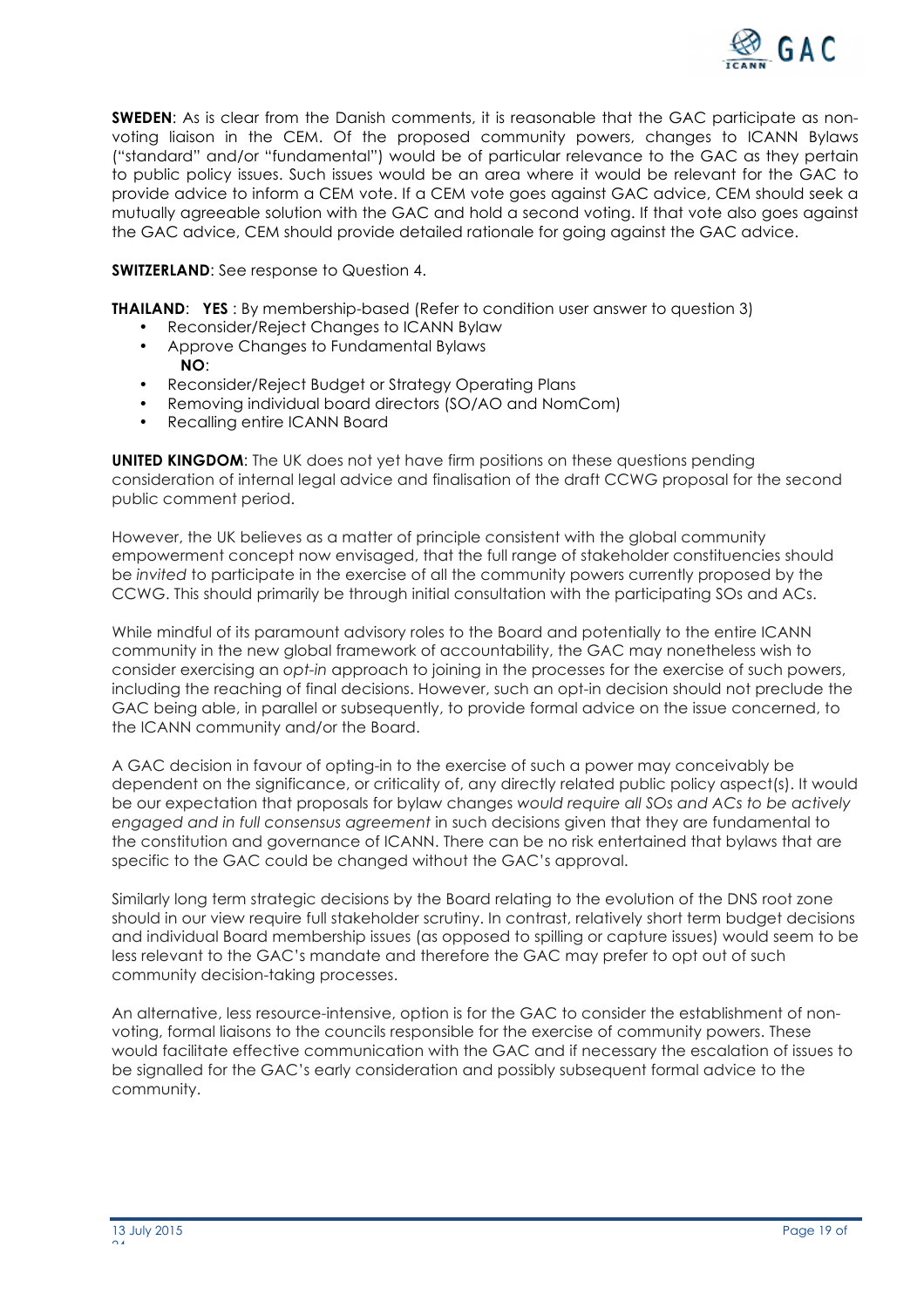

**6. In what ways would the proposed improvements to IRP be satisfactory for public policy and Governments' needs, e.g. in terms of increasing transparency, increasing focus on process and/or substance, binding/non-binding nature, etc.?**

### **AFRICAN UNION COMMISSION**:

- Review processes should have time limits for each stage, while allowing for some level of flexibility in specified circumstances. Standard time frames for decisions issued by a panel should be set to a maximum six months
- Any proposal for ICANN to be bound by an arbitration process needs to be considered carefully and subject to rigorous appraisal.
- Any interim measures of protection by an Independent Review Panel, should be issued and implemented only where there is a definite, concrete, real definitive substantive controversy open to specific relief.
- Mechanisms should be put in place for redress in the event that the Independent Review panel and/or dispute resolution provider goes off-track.
- Mechanisms should be put in place to hold the panel accountable to avoid having legitimate public policy, commercial and/or technical objectives, for example from new gTLD applicants in undeserved regions, being frustrated by lengthy procedural delays in addition especially when they potentially undermine the ICANN statutory obligations and fiduciary roles and
- The Independent Review panelists should be familiar with ICANN and its processes ensuring diversity.

**ARGENTINA:** IRP should be able to make reviews under the "Public Interest", considering it from a holistic view towards all the Internet community, where all stakeholders have a meaningful participation taking into account the responsibilities of each one. In this sense it is important to mention that ICANN, in its role of an international policy body, is creating new challenges for the present rules. As the new gTLD program has shown, there are several challenges to be addressed for any review panel. IRP composition should reflect proper geographic and gender diversity.

**AUSTRALIA**: We consider that the ability for in dividual Board members or an entire Board to be removed would be strong incentive for any Board to work with the community to achieve a satisfactory outcome. It is not clear how/whether the binding IRP would significantly add to those incentives and/or be balanced by some of the potential risks. We also note that there have been inconsistencies with panel decisions in regards to the new gTLD process, and we agree with the African Union Commission that any proposal for the ICANN Board to be bound by an arbitration process needs to be carefully considered and subject to rigorous appraisal.

**BRAZIL (supported by PARAGUAY & VENEZUELA):** The Government of Brazil welcomes the suggestion of enhancing ICANN's appeal mechanism and supports that decisions that emanate from this body must be of a binding nature. Brazil also concurs with the proposal of extending the capacity of the appeal mechanism in order to allow it to focus on process and substance.

Furthermore, the Government of Brazil considers that decisions of the appeal mechanism should be both independent from the ICANN power structure and from the specificities of national legislations. It is our understanding that the autonomy of the mechanism - and its ability to reach truly independent, impartial decisions - would be seriously at risk if this condition cannot be met. In line with what the Government of Brazil has expressed in regard to ICANN's existing legal status, any proposed accountability mechanism - including the appeal's mechanism - would be ineffective if ICANN's jurisdiction is ultimately able to restrict its power.

**DENMARK (supported by EGYPT)**: New and improved appeal mechanisms, including the independent review panel and reconsideration process are central elements in improving ICANN's accountability. In particular we would like to underline the importance of making the system affordable, accessible, with a broadened scope. The new mechanisms must ensure that **the Board** is bound to follow the ruling of the IRP. Moreover, the selection of panel members should be carried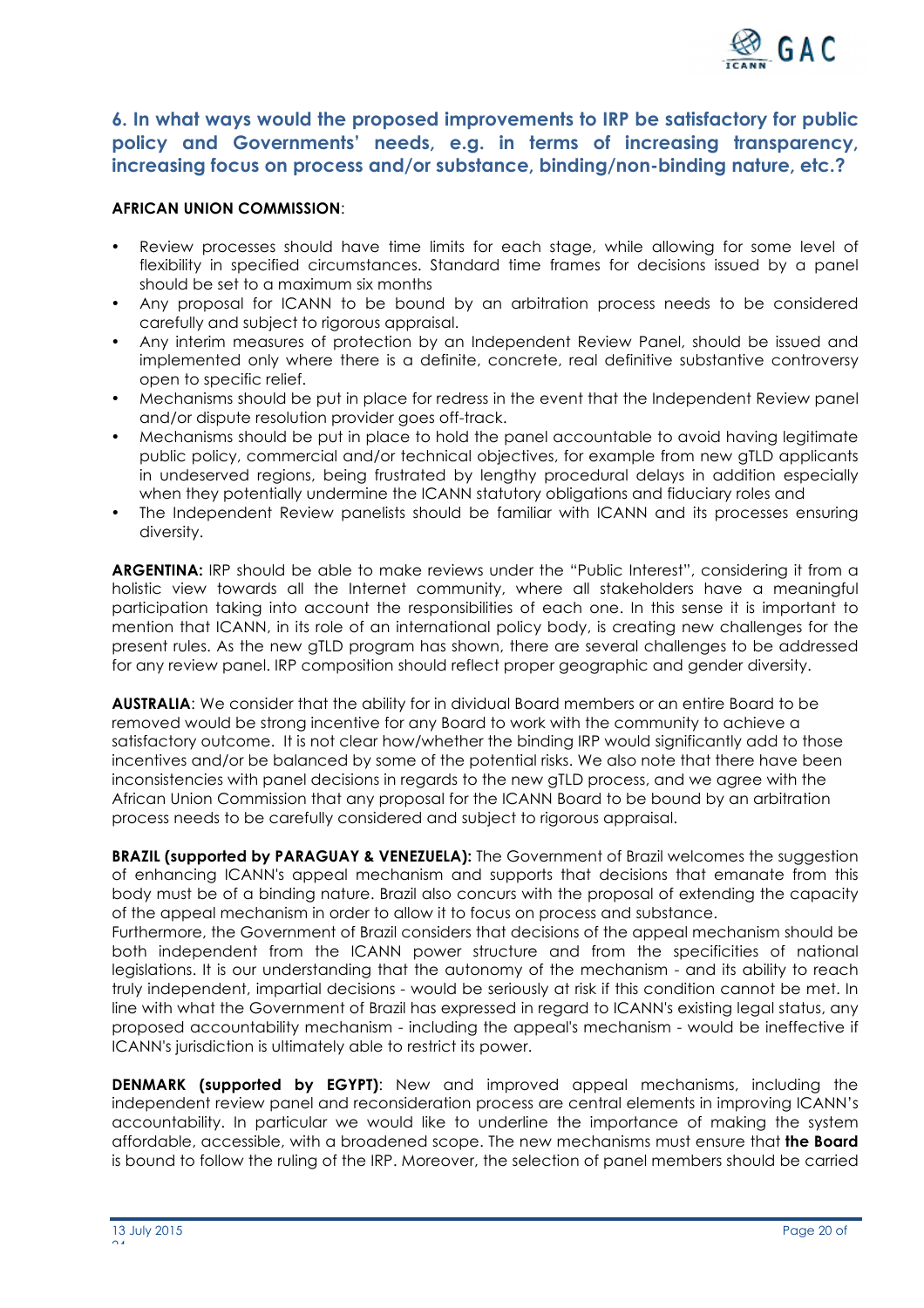

out by the community in cooperation with the Board. Another important element is to make sure that the panel has an adequate level of independency.

**DOMINICAN REPUBLIC:** We understand that as the proposal suggests concrete mechanisms should be sought to ensure equal opportunities in access to and use of these mechanisms, both from the point of view of human capacities of States, as the costs, including coping mechanisms for the language challenge that these processes entail. Moreover, as others have mentioned, mechanisms that are effective, accessible, neutral and independent. We support these criteria.

**FRANCE (supported by PORTUGAL) :** The French Government does not have the liberty to recognize the IRP as an international court of arbitration for dispute on future ICANN policies, mainly because: a. Fundamentally, law on arbitration requires a pre-existing contract between the two parties. We do not see how ICANN Bylaws, even less ICANN policies, could be considered as an existing contract that ICANN and all individual stakeholders 3/3 worldwide would have agreed upon.

b. We have identified a potential problem of "accountability of the accountability mechanism". The fact that the IRP arbitrators would be paid by ICANN is incompatible with international arbitration practices, which commonly aim at providing both parties with guarantees of independence before they waive their rights to go before others courts in order to solve their dispute.

c. The IRP decisions, as those of any international arbitration court, would fall into international private Law. As a consequence, since the IRP would be able to judge on the substance of complaints vis-à-vis ICANN policies, it would grant ICANN policies a legal status that is outside ICANN's technical mandate.

It is thus an absolute necessity that the new IRP remain an internal mechanism within ICANN. Enforceability of IRP decisions can easily be found within the ICANN community (in the possibility of forcing resignation of ICANN Board member(s) "if they were to ignore binding IRP decisions"). It is not necessary at all to seek it outside of ICANN ("in the court of the US and other countries that accept international arbitration results") and suffer the potentially dire consequences of resorting to international arbitration.

In order to improve the independence of the panellists we suggest that the panellists be paid by the community (not by ICANN) through a Trust Fund. The donator will be ICANN (the board could decide to allocate a part of the revenue of the public auctions to this fund) and the beneficiary will be anyone who is filing an IRP procedure.

**GABON:** The examination of this very delicate and complex issue requires more time for reflection and knowledge of all the transition documents and specific legal expertise. It is therefore important that governments can decide on this issue responsibly.

**GEORGIA:** We absolutely support Thailand's answer.

**GERMANY:** For the time being Germany has no additional remarks on the IRP to those made in our comment on the CCWG's Initial Draft Proposal.

**HUNGARY**: We share the opinion expressed in the French contribution on this matter.

**INDIA:** The proposed Independent Review Process (IRP) is marked by positives such as accessibility; affordability; binding decisions, and review for both substantive and procedural compliance. However, as per the current proposal, members of the IRP will be chosen by the ICANN Board, and draw funding exclusively from ICANN. This might lead to vested interests, capture and biases, and affect true independence of the panel. An IRP, in order to satisfy public policy needs, has to be truly independent. Accordingly, in respect of selection and funding of the panel, the proposal could be further refined.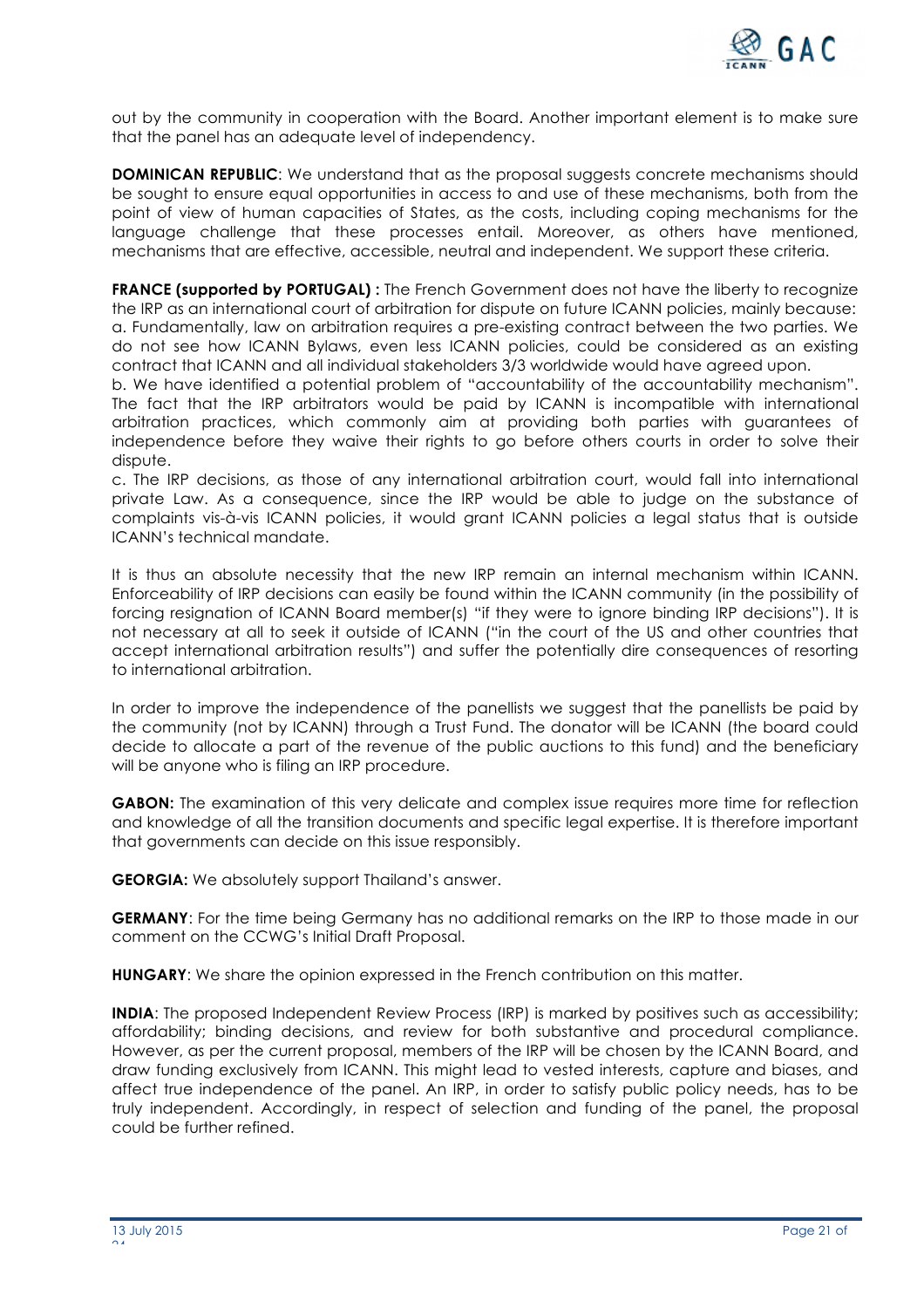

**ITALY:** In our opinion, it's crucial that Governments can file an IRP, even if they are not "materially affected parties" since they are responsible for public policy issues.

**MOROCCO**: The new IRP mechanism should be improved in order to ensure that the appeal mechanism will be faster, more affordable and binding.

The IRP panel decisions should be guided by ICANN's Mission and Core Values.

Morocco considers that geographic, cultural and gender diversity is a key element and criterion in the selection of IRP panelists. All communities should have a say in the selection process.

**NETHERLANDS**: Netherlands will examine IRP proposals in due course.

**NIUE**: The new IRP mechanism should be improved in order to ensure that the appeal mechanism will be faster, more affordable and binding. The IRP panel decisions should be guided by ICANN's Mission and Core Values. Niue considers that geographic, cultural and gender diversity is a key element and criterion in the selection of IRP panelists. All communities should have a say in the selection process.

**ROMANIA**: An enforced IRP would be an essential characteristic of a more accountable ICANN and the efforts made by CCWG to design an improved mechanism are appreciated. Given the current CCWG proposal, as well as various legal memos provided by the CCWG legal counsellors, there are several issues that would require additional consideration:

- Status of the new IRP. If the intent of the CCWG is to design the new IRP in such a way that its judgments would be accepted as the outcome of an international arbitration, this needs to be carefully considered, in terms of implications, advantages and disadvantages for all parties concerned. Some of the aspects that would need to be more carefully looked at in this regards include: the (in)ability of stakeholders to challenge decisions in front of local jurisdictions; the (in)ability of stakeholders to choose an "arbitration" court other than the IRP; enforceability of IRP decisions in national courts; etc.
- Binding the ICANN Board to the IRP decisions. Clear mechanisms would need to be designed to ensure a proper implementation of the CCWG proposed measure of empowering the community to force resignation of ICANN Board members in case of not complying with IRP decisions.
- Independence of the IRP. In order to increase the independence of the IRP, the IRP panellists would need to be selected by the entire community, and not only by the Board. A clear and transparent process would need to be designed in this regard. Similarly, recalling a panellist should also be a responsibility for the community to exercise, in accordance with clear and transparent procedures set in advance.
- Time frame for the IRP panel to make a decision. The current CCWG proposal does not seem to provide clarity in this regard, but establishing some time frames for the IRP panel to review a case and come to a decision would contribute to giving some degree of predictability for the parties involved.
- "Materially affected" parties. According to the CCWG proposal, "any person/group/entity materially affected by an ICANN action or inaction […]" would have standing in the new IRP. While it does not seem to be clear what "materially affected" means, this raises the question of whether a government can invoke the IRP processes with regards to, for example, an ICANN decision that is seen as affecting the public interest at large (would the respective government, in such a case, be seen as a "materially affected" party?). Some clarity in this regard would be welcome.

**RUSSIAN FEDERATION**: We share the opinion expressed in the French contribution on this matter.

**SENEGAL**: The new IRP mechanism should be improved in order to ensure that the appeal mechanism will be faster, more affordable and binding.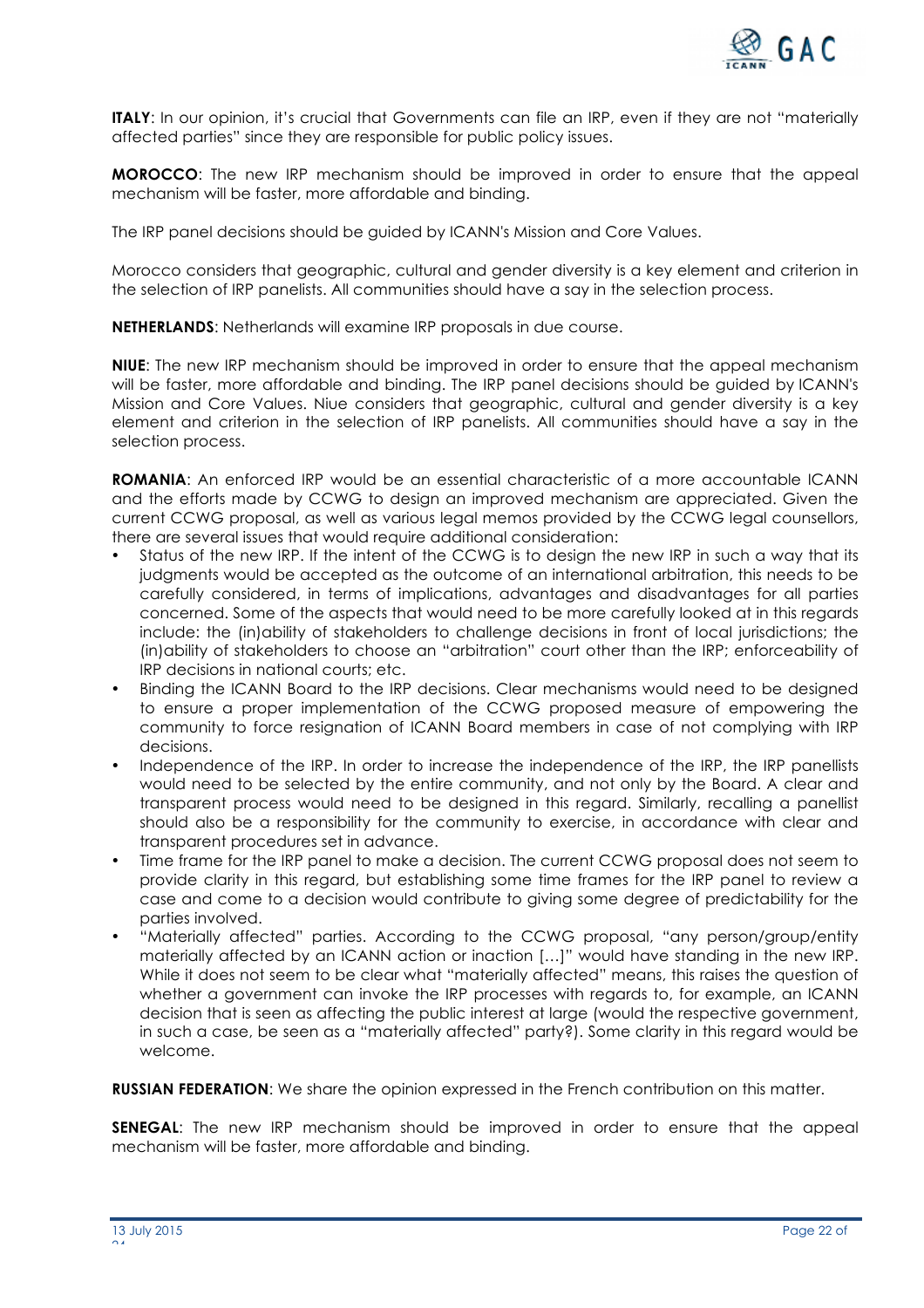

However, the selection of panel members should be carried out by the community in cooperation with the Board. Another important element is to make sure that the panel has an adequate level of independency.

**SPAIN:** The reference to transparency is not altogether clear for us.

Expanding standard of review to cover substantive issues will no doubt increase accountability and opportunities for redress. Public policy interests and governments´ stance on them will hence benefit from it.

We judge the decision to hand over Reconsiderations Requests to the Ombudsman for a first look instead of to the ICANN legal counsel quite prudent since, as the proposal states, he may have more of an eye for fairness. As a matter of fact, ICANN policies and resolutions touch upon issues that are not regulated elsewhere, even less in International Law. One outstanding example is the use of geographical names in the domain name space. Although some interests are not supported by universally accepted written law they deserve consideration as they reflect legitimate aspirations of people. Like in the Reconsideration Request Process Cooperative Engagement or other settlement efforts and Independent Review Process should incorporate avenues to assess fairness in the decision. One possible way to achieve it could be to allow the panel to decide "ex aequo et bono" or on "equitable criteria" (normally this requires assent by both parties) or to mandate it to take them into account when ruling in accordance to applicable laws.

We are quite confident in our view that decisions made by an appeal mechanism on ccTLD delegation and re-delegation should not be binding on States outside court or international arbitration rulings.

On all other issues, we are not so sure that IRP decisions should not be subject to appeal or that they could be enforced in US or other national courts. IRPs rulings should be binding on ICANN and the community can use their powers to force compliance with them.

The application of "equitable criteria" for the resolution of appeals looks even more adequate where decisions are based on GAC advice or have been taken against GAC advice since not all public policy concerns the GAC raises arise from Public International Law, but from interaction with national laws and public policy interests.

ICANN should definitely have an internal appeal mechanism and should strive to build it as equitable, independent, affordable and effective as possible. We have made several suggestions to improve standing, diversity, panel selection and accessibility of the IRP.3 It should also be clear in the Bylaws that aggrieved parties are free to go to national courts or should ICANN accept it, before international arbitration courts, instead of using the appeal mechanisms envisaged in the new accountability framework.

In the case of governments, preventing them from filing lawsuits elsewhere would hinder them from fulfilling their role and responsibility as guardians of public interests that Article XI.2.1 k) of the Bylaws recognize "in fine".

**SWEDEN**: Noting the several well motivated questions and hesitations that was put forth during the public comment period, among others from several countries, and the comments for the purpose of this question made by Denmark and AUC, Sweden refrain from taking a position on this aspect of the CCWG proposal and looks forward an opportunity to comment on the next CCWG report iteration.

 

<sup>3</sup> http://forum.icann.org/lists/comments-ccwg-accountability-draft-proposal-04may15/msg00021.html